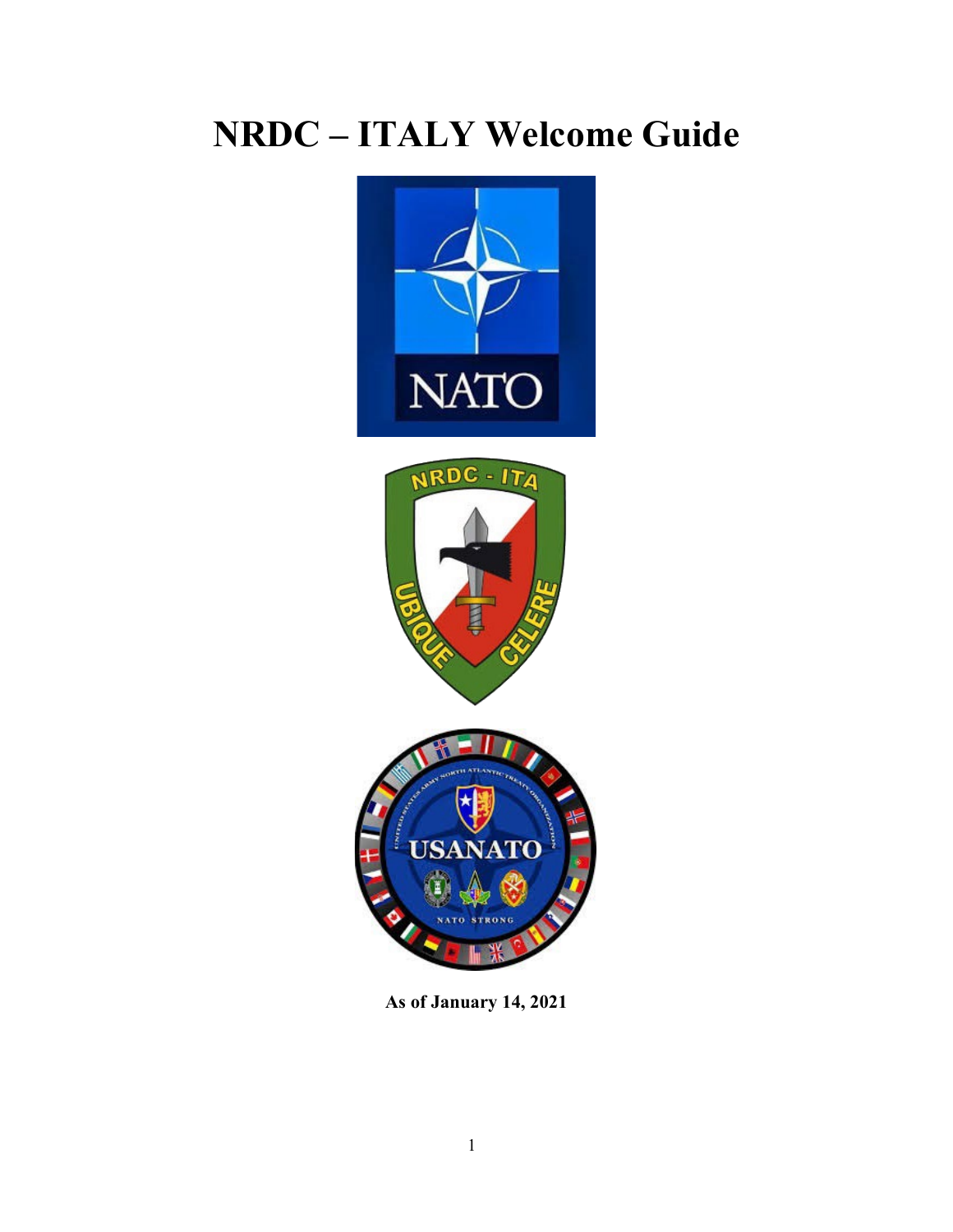#### **Introduction**

Congratulations on your assignment to NATO Rapid Deployable Corps – Italy (NRDC-ITA). This unique assignment will be professionally and personally rewarding for you and your family. While at NRDC-ITA you will work at a multinational NATO Corps level headquarters. Living and working at NRDC-ITA will be quite different from your previous assignments due to our location in Solbiate Olona, Italy. Working for NATO and living in Italy requires flexibility, especially as you in process and establish your family upon arrival. To make your transition as smooth as possible, please review this document in detail and contact your sponsor with questions.

Disclaimers:

- 1. The inclusion of civilian companies, schools, websites, etc. in this document does not constitute endorsement by the Department of Defense or any affiliated or subordinate agency or unit.
- 2. The information in this document is subject to change; contact your sponsor or the NSE to confirm conflicting information or to eliminate confusion.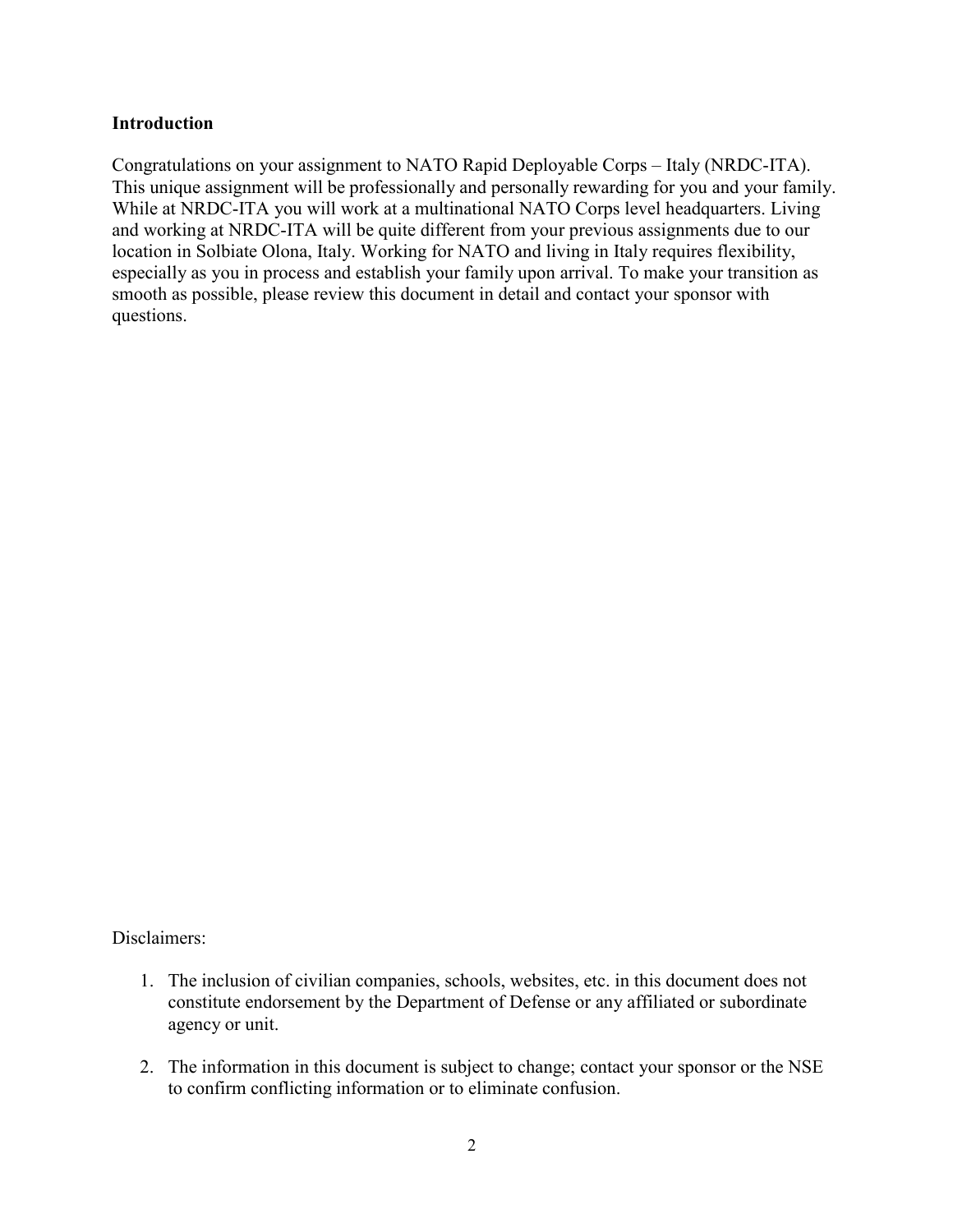## **Table of Contents**

Background Pre-Arrival Initial Arrival and Integration Schools Houses Banking **Utilities** Vehicles and Driving Medical and Dental Quality of Life **Contacts** 

Annex A: International Schools Annex B: Medical Providers Annex C: Dental Providers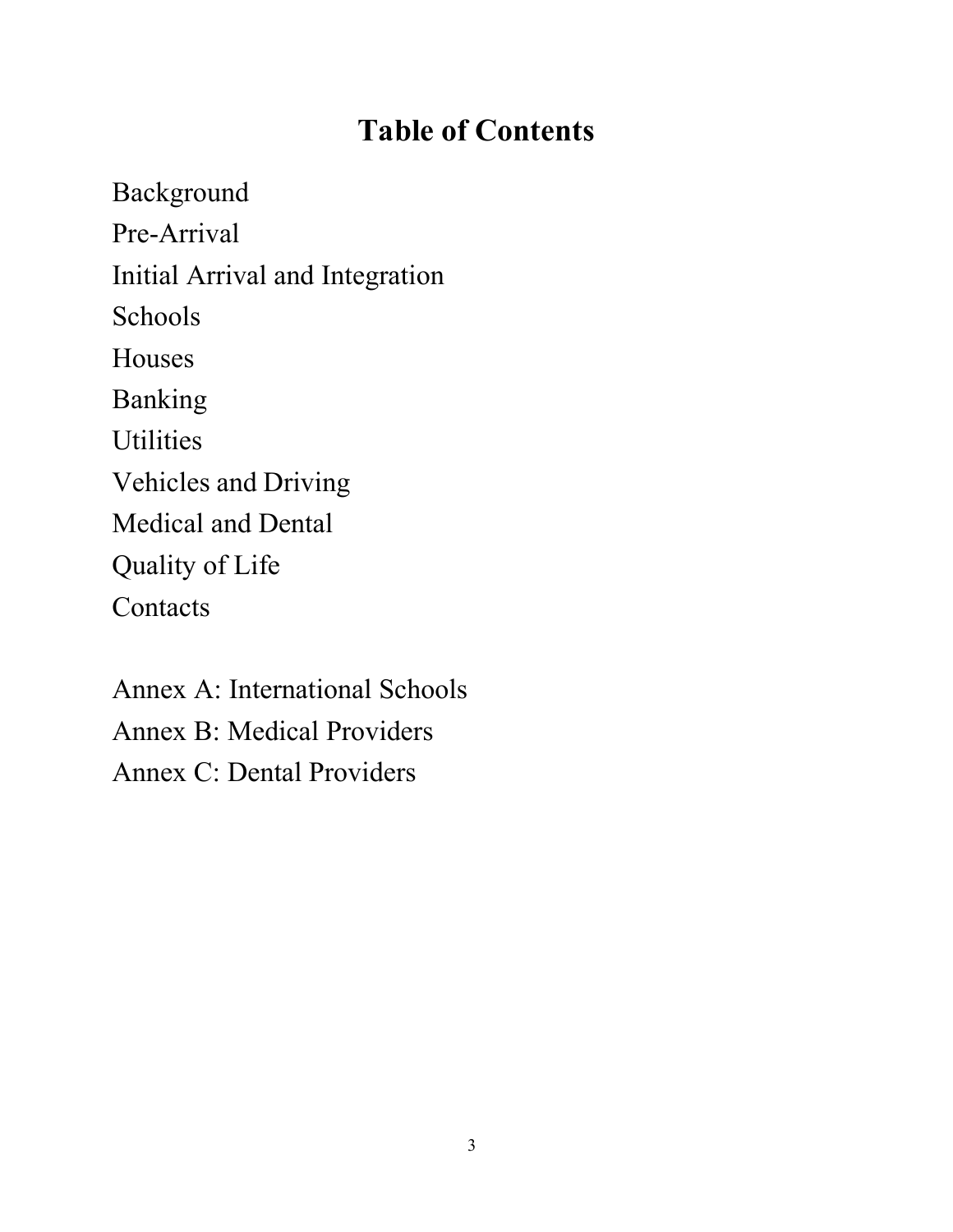## **Background**

## **NATO**

During this assignment you will serve as a U.S. Soldier, Airmen, or Sailor working in a NATO headquarters. You will learn more about NATOs structure, forces, and locations in the US and Europe upon arrival. Review the following sites for additional information about NATO:

<https://www.nato.int/>

<https://www.cfr.org/backgrounder/north-atlantic-treaty-organization-nato>

## **NRDC-ITA**

NRDC-ITA is one of several NATO Force Structure (NFS) units and has approximately 450 NATO personnel assigned, the majority from the Italian Army, Navy and Air Force. Contingents of various sizes from 18 NATO national contingents work on Ugo Mara Barracks (UMB).

<http://www.nrdc-ita.nato.int/23/WHAT-IS-NRDC-ITA->

## **U.S. Contingent**

The US contingent consists of 20 personnel who work in different sections of the NATO headquarters. A mix of 18 officers and NCOs, with two Air Force and one Navy position serve in Peacetime Establishment (PE) positions in the NRDC. The remaining two personnel consist of the contingent National Support Element (NSE). The NSE consists of one SFC and one local national employee who provide support before your arrival and during your tour. The senior American officer is the Senior National Representative (SNR) and the senior NCO is the Senior Enlisted Advisor (SEA).

## **U.S. Chain of Command**

While working for NATO at NRDC-ITA, all Soldiers are assigned to a U.S Army headquarters. The Army portion of the contingent is assigned to B Co, AFSOUTH Battalion, U.S. Army NATO BDE. The Air Force and Navy personnel have a different chain of command. All assigned personnel can expect to remain current on traditional service related training requirements, such as weapons qualification, fitness tests, mandatory training, etc.

## **U.S. DoD Support Sites**

The nearest US DoD installation is US Army Garrison (USAG) Italy's Caserma Ederle in Vicenza. This small US Army installation provides the majority of traditional support associated with a CONUS military garrison, e.g. commissary, exchange, movie theater, Army lodging, medical clinic, drivers licensing, ID card support, etc. The drive to Caserma Ederle is approximately 2.5 hours, one way, via autostrada. Aviano Airbase provides some USAF specific support and is roughly 3.5 hours, one way, by car.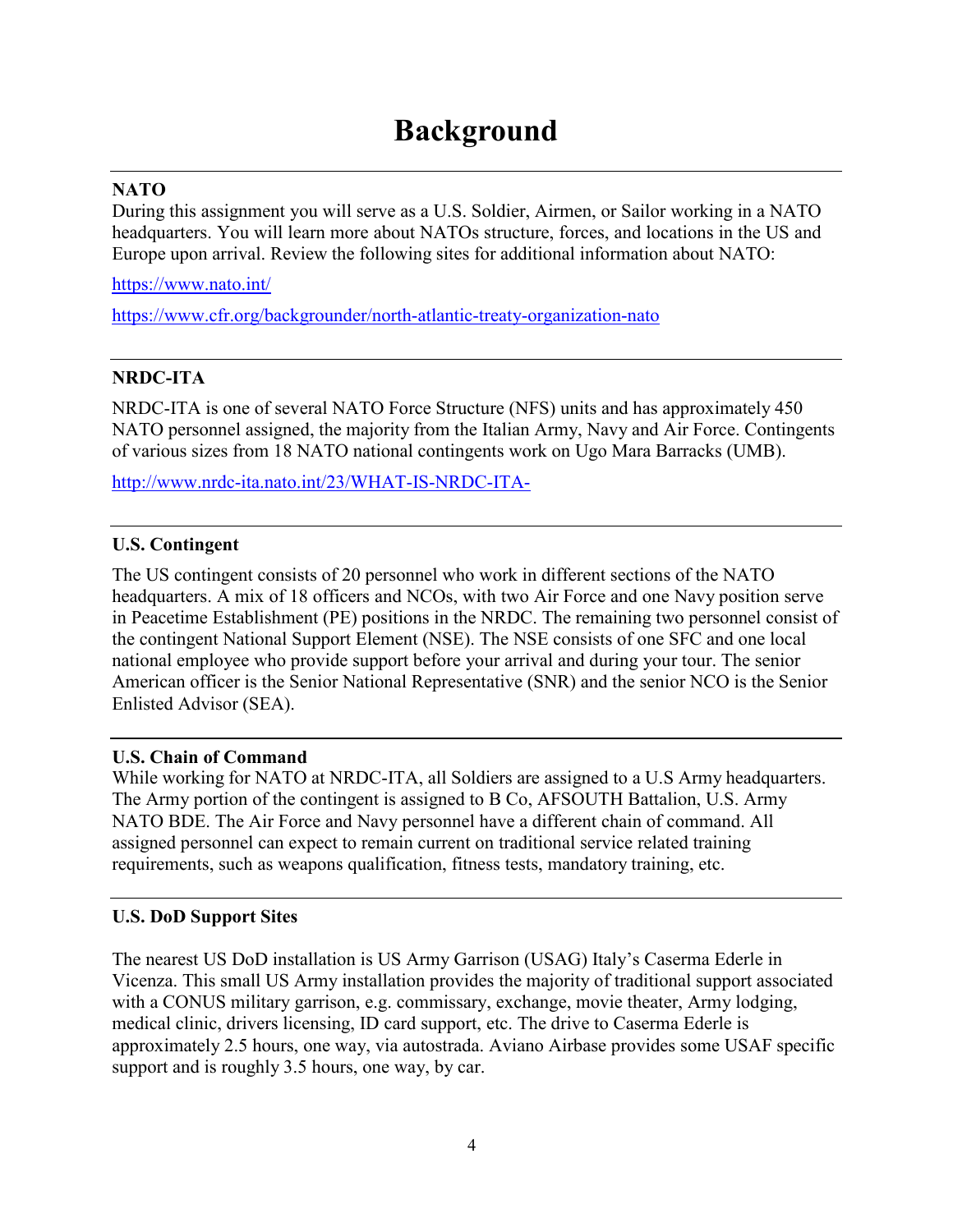#### **Arrival Date Selection**

Based on local schedules and procedures we strongly recommend arriving in June or early July. Doing so will likely provide the appropriate amount to time to find a local Italian or international school and find a house or an apartment to rent. We recommend this arrival period for two reasons. First, the NRDC will be closed for a minimal manning period from late July to the first week of September. Second, many Italian businesses will completely close during long stretches of August for Ferragosto, a vacation period for many Italians. During Ferragosto, primarily essential businesses such as grocery stores and pharmacies will remain open. Only a few real estate agents will likely be working in August, and even if you find a working realtor many landlords will be on vacation. Additionally, schools may be at maximum capacity if you seek enrollment late in the summer. In short, arrive early to limit frustration. If you do arrive in late July or August be prepared to stay in a temporary furnished apartment well into September or possibly later.

#### **Document Preparation**

Shortly after receiving your orders request a no-fee official passports for dependents. Your orders should also state that your dependent passports require Italian mission visas. These visas, generally valid for one year, authorize your family members to reside in Italy until you obtain your local residency documents (discussed later).

Depending on the text written in PCS orders the SM may be required to arrive with official passports. If your orders do not allow for a sponsor no-fee passport we recommend attempting to amend your orders accordingly. If this becomes a post of contention with your losing passport office contact your sponsor or NSE for assistance. SM official passports can also be requested upon arrival. We recommend the SM and all family members arrive with valid tourist passports for personnel travel that will not expire within the first year of your time here.

Since the tour of duty for most US members is three years, we also recommend arriving with US identification documents that will not expire during your tour, e.g. state issued driver's license. Those of driving age will require valid US driver's licenses to receive the US Forces driver's license.

## **Codice Fiscale**

Codice Fiscale (CF) are the Italian equivalent of a social security number and they are mandatory for the sponsor and each dependent. CF's are required for many transactions, such as Italian bank account, phone contract, medical assistance at Italian hospitals, kid's sports clubs, rental contract, etc. The NSE will send a pre-filled application, which you will sign in blue ink, scan, and return via email. The NSE requires your orders, front and back copy of military ID's passports, and all family member visa's before they can submit the CF application. Once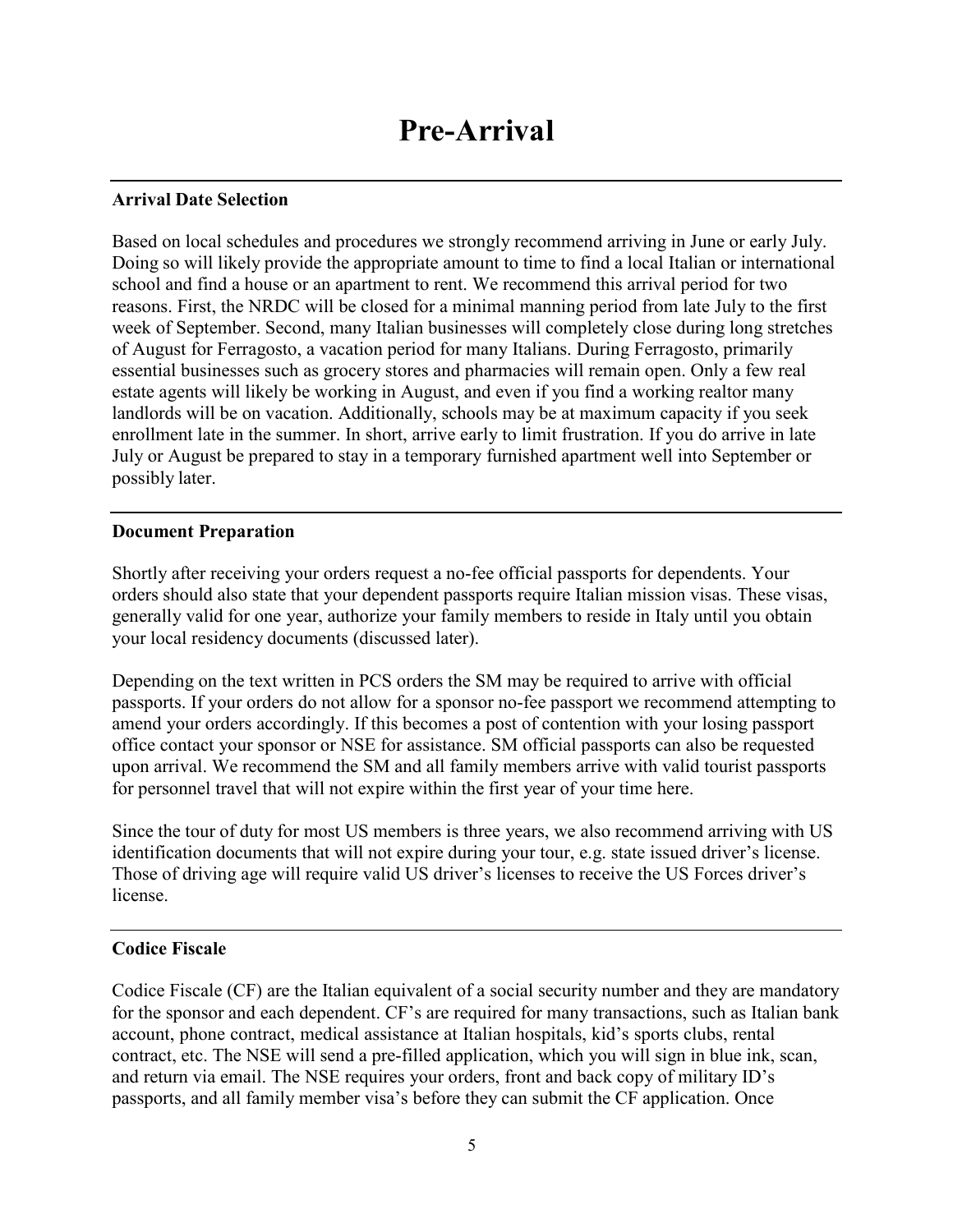approved by the Italian authorities you will receive a CF number and you may receive a wallet sized CF card. Arrival with CF's already established is essential for many in processing and setup tasks.

#### **Previewing Housing Options**

There is no DoD housing in our area, therefore all contingent members live in Italian houses or apartments. The SM and family, with significant assistance from the NSE, are required to find, contract, and move into a safe house or apartment. TLA, government payment for a temporary hotel or apartment while you search, is normally provided for up to 60 days after arrival. We recommend researching the OHA rate for Solbiate Olona and using the two following websites to get a sense of what kind of house or apartment will best suit your family: [https://www.immobiliare.it](https://www.immobiliare.it/) and [https://www.casa.it/. I](https://www.casa.it/)f you cannot translate these Italian sites with a browser, then the NSE will assist before and after your arrival. Feel free to contact your sponsor to confirm the exact location of the HQ and where current members of the contingent currently live in relation to the HQ. Please note that school selection is generally the first significant family priority and school choice often significantly influences in which town or city contingent members live. See below for additional information about houses.

#### **Military Postal System (MPS) Mailbox and Address**

Your sponsor will coordinate with the NSE for your MPS address before your arrival. See the mail portion below for additional information about how to receive and send mail.

#### **Postal Services**

The contingent NSE does not offer a full-service USPS post office, however, there is a full- service post office on Caserma Ederle which will allow the purchase of money orders, official as well as certified mail options. The NSE is trained on US postal procedures and regulations to allow service members and families to mail both letters and packages directly from the NSE into the USPS via MPS. Contingent members are responsible for wrapping and purchasing and affixing postage for all letters and packages and filling out required customs forms for all packages before transferring to the NSE. The mail room includes individual boxes for 24-hour access to letter mail, USPS shipping boxes, labels, customs forms, etc. Parcels are limited to a maximum weight of 70 lbs. SM can pay and print postage via the USPS Click and Ship site at<https://www.usps.com/ship/online-shipping.htm>

Based on a customs agreement, our MPS mail is picked up by the NSE directly from the nearby Malpensa airport on Tuesdays and Thursdays in TMP vehicles.

Our MPS address template: SM Name NRDC-ITA Box # APO AE 09602-9997

The Italian postal system is also available using your home address at the local post offices. Packages may incur fees/taxes when picking up from the Italian Post Office.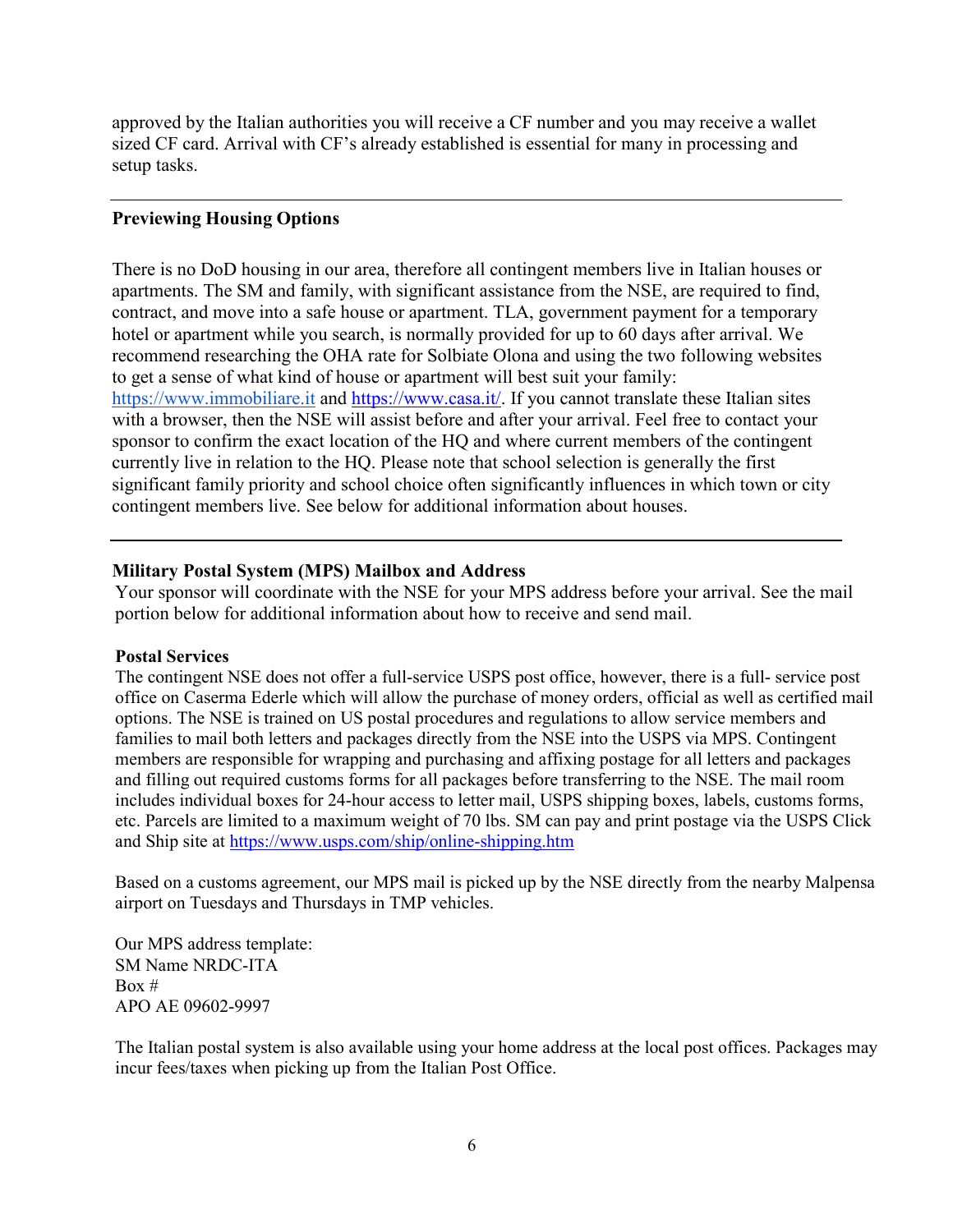## **Pet Shipment**

Shipping pets into Italy is a privilege, not an entitlement and doing so requires medical and customs documentation as discussed in detail at the following USAG Italy website:

https://home.army.mil/italy/index.php/my-garrison-Italy/pcsguidevic/pre-arrivalvicenza/traveling-pets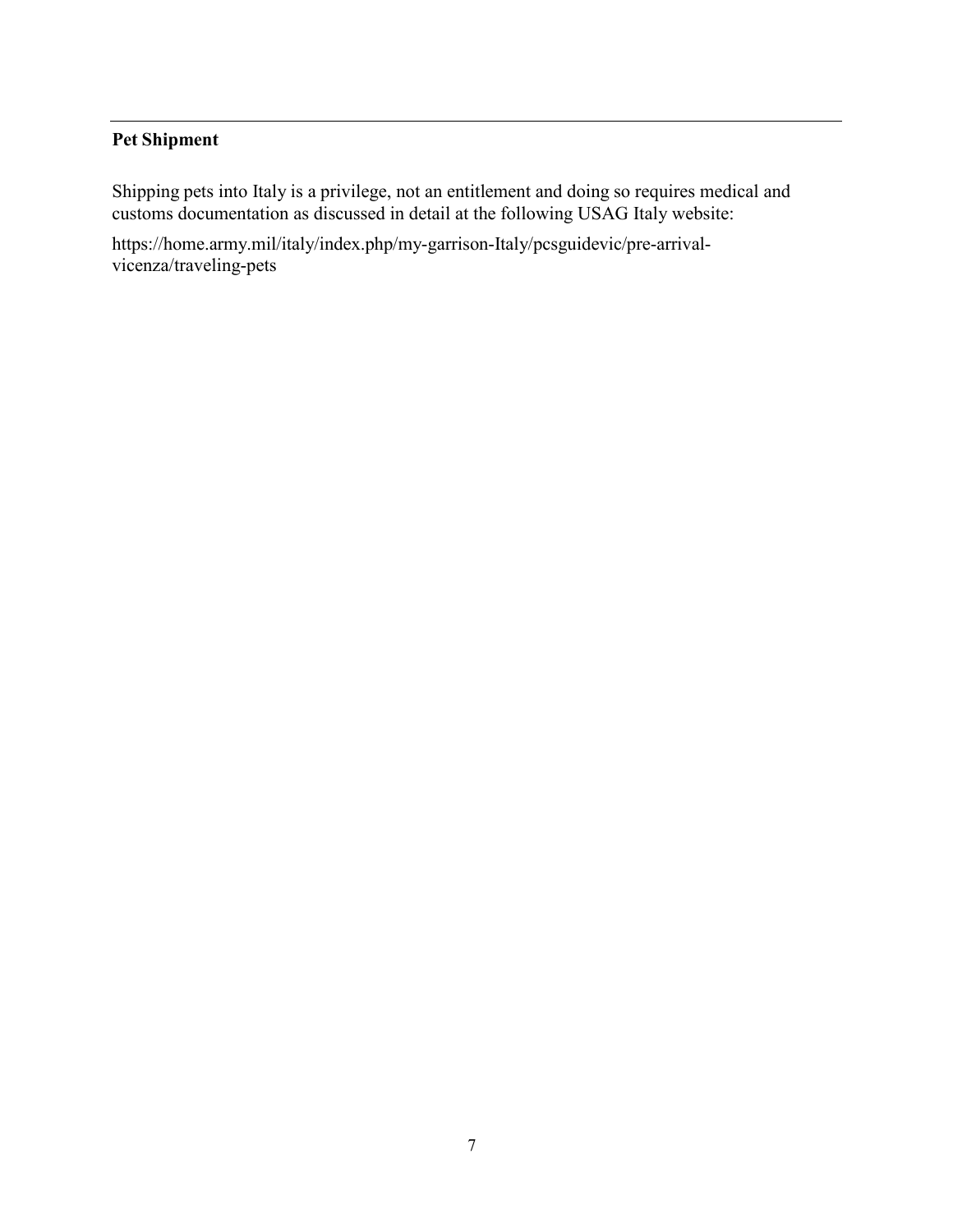## **Initial Arrival and Integration**

### **Coordination with Sponsor**

Communicate frequently with your sponsor to share your pre-arrival milestones and your travel schedule. Schedule air travel to Malpensa airport (MXP) with your travel office. Once your travel plans are set your sponsor will schedule or help you schedule your initial temporary lodging and required appointments at Caserma Ederle for U.S. Army in processing.

#### **Reception**

A member of the contingent, a sponsor or a delegate, will pick up you and your family at the Malpensa airport and transport you to temporary lodging. Le Robinie Golf Club and Resort is the preferred initial temporary lodging since it is close to the NRDC and Malpensa airport. Le Robinie has both hotel rooms and furnished apartments that are walking distance from the NRDC and a large supermarket.

#### **NSE In processing**

Based on your arrival day plan to visit the NRDC for a few hours of in processing with the NSE. The NSE will provide the following documents that will facilitate in processing at Caserma Ederle: Memorandum for driver license video training and for TMP license.

Reassignments - When a SM out-processes from B Co their main POC is the B Company NSE in Milan, Italy. The Company coordinates issuance of PCS orders from the BN MPD/S1 in Naples, Italy.

Request for replacement of PE and MOU personnel is coordinated between the Senior National Representative (SNR) / the Senior Army Officer (SAO) with ECJ1 Strength Management Division.

#### **Caserma Ederle Initial In Processing**

Shortly after your arrival in Italy expect to travel from Solbiate Olona to Caserma Ederle for a 2- 3 day long in processing trips. This trip seeks to complete, as much as possible, US Army in processing and set the conditions for you and your family to focus on settling on a house and selecting a school. While in processing inform agencies that you will work at NRDC-ITA, i.e. not at Caserma Ederle. This is especially important when starting your in processing in the onestop building or Central Processing Facility (CPF), located just outside the main entrance to Army lodging.

Review the USAREUR holiday calendar before planning trips to any US DoD installations: <https://media.defense.gov/2018/Dec/20/2002074735/-1/-1/0/AEP350-1.PDF>

Tasks to complete while at Caserma Ederle:

- 1. Driver's testing for NATO driver's license (requires valid US driver's license)
- 2. TMP driver's license (only for SM, if you pass the regular driver's test) (generally not same day pickup)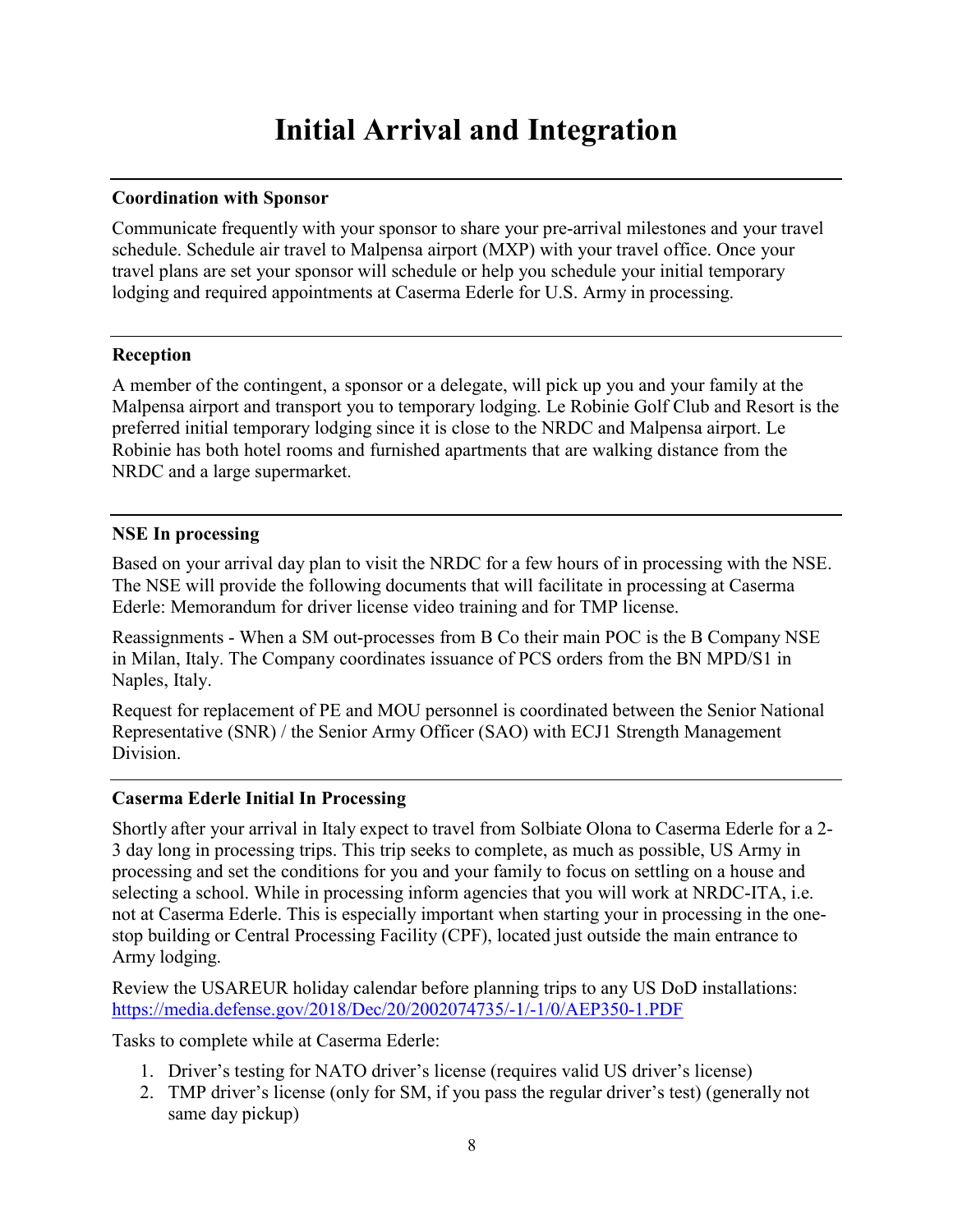- 3. Register ID cards in IACS base access system.
- 4. HHG: Inform transportation office of arrival and provide local contact information.
- 5. Ration card in central CPF office: A paper card used to track and authorize the purchase of limited items, e.g. hard liquor, tobacco, etc. at AAFES locations in Europe.
- 6. In process finance (Special appointment in building 28, not CPF finance). Bring all travel documents to fill out your travel voucher.
- 7. In process medical and dental clinic: Drop off medical records and review MEDPROS status. If any medical statuses expire soon, e.g. hearing, immunizations, HIV, etc. attempt to resolve them during this trip. Also ensure that the SM and family are enrolled in Tricare Prime Remote Overseas.
- 8. CIF: Review record and schedule required issue (off-post location near Caserma Ederle)

Optional tasks to complete at Caserma Ederle:

- 1. Open a BNL bank account: Not mandatory at Ederle, requires CF, orders and ID card (see next paragraph for additional details about banking)
- 2. Start local mobile service: Starting a pay by month service for less than 50 Euros per phone number, per month, is easy to complete at the mobile store in the AAFES mall. There are other options available on and off-post.
- 3. Visit off-post site of VPC, vehicle inspection / registration, and housing appliance warehouse to review policies and schedules (short drive from Ederle).
- 4. Fuel card at AAFES customer service. The fuel card can also be obtained at the NRDC Support Brigade. If you obtain your fuel card at the exchange any subsequent changes to the card will require driving to Caserma Ederle.

## **Driver's Licensing**

Upon arrival, obtaining your Allied Forces in Italy (AFI) driver's license at Caserma Ederle is a high priority for the service member and the spouse. You must have your SETAF driver's license to pick up and register your vehicles, as well as utilize the NSE van. Driver's testing and licensing occurs in the 2<sup>nd</sup> floor of the Ederle CPF building (near Army lodging). The multiplechoice test has two sections: traffic signs and traffic laws. Studying for the test is highly recommended, even if you've been stationed in Europe previously. Review the study guide and road signs in the following link:

[https://home.army.mil/italy/application/files/8015/3252/7515/drivers\\_guide.pdf](https://home.army.mil/italy/application/files/8015/3252/7515/drivers_guide.pdf)

Note: AFI SETAF license is only valid in Italy and some European countries therefore getting an International Driver's license or International Driver's Permit is highly encouraged and can be done so prior to arrival. This can be accomplished at your local AAA office and costs \$20 per license. For more information on the International driver's license visit the site below:

<https://www.aaa.com/vacation/idpf.html>

## **NRDC In-Processing**

Based on your arrival date, Army in processing, and housing hunting with the NSE and the NRDC in processing may occur at different times. The NSE and sponsor will assist in gathering the required documents to inprocess the NRDC to receive your HQ access badge (SM only) and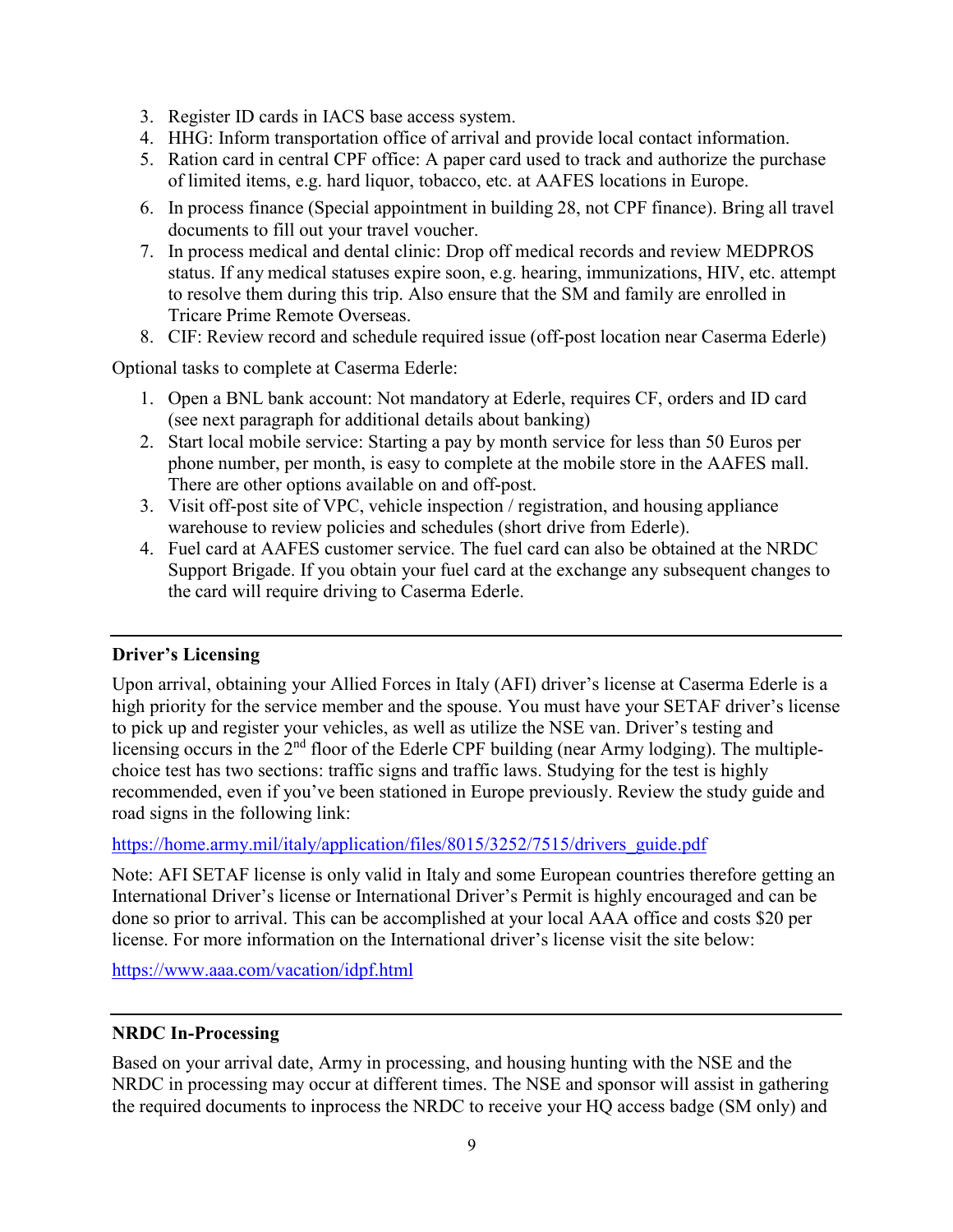NATO identification card (SM and spouse).

## **After Initial In-Processing**

Due to several variables, each contingent member's inprocessing and integration schedule may be slightly different (including USAF and USN service members). Generally, expect to spend 3- 5 days, shortly after your arrival, in processing the NSE and Caserma Ederle. Shorter subsequent trips to Caserma Ederle may be required for residual tasks such as TMP license pickup, vehicle registration, vehicle pickup, etc. Once your initial in processing period is complete the next focus will be selecting a school, if applicable, and a house while living in temporary lodging. These two events can occur concurrently and may be interdependent since school locations generally influence where contingent members live in relation to the NRDC. The NRDC HQ leaders and contingent understand and expect that this process can take between 4-6 weeks. Keep your sponsor and the NSE informed and ask questions.

## **Permesso di Soggiorno**

A Permesso Di Soggiorno is an Italian residency permit that authorizes family members to legally reside in Italy (not required for SMs). Upon arrival in Italy the Italian mission visa in your family's official passports provides legal cover for residing in Italy. That said, the permesso application process should start immediately after your lease is finalized. Application locations depend of the town in which you live and the procedures often vary by location. The housing manager will assist in making appointments and attend meetings with local immigration agencies. The paper permesso generally arrives a few weeks after your second appointment at the local immigration office and is generally valid for one year. Family members should carry official passports and permessos at all times since they confirm legal residence in Italy. Both Italian and European authorities can ask for your permessos at any time. Required documents include: Copy of applicant passport data page, copy of visa, four passports sized picture per, NRDC statement of service, copy of military orders and copy of house/apartment lease.

## **Spouse Employment**

The dependents of service members are authorized to stay in Italy based on the Status of Forces Agreement (SOFA). Dependents are limited in their off-base employment options if they seek to retain all of protections offering under the SOFA. See the link below for additional information from the Caserma Ederle legal assistance office:

[https://home.army.mil/italy/index.php/my-garrison-Italy/pcsguidevic/living-vicenza/spouse](https://home.army.mil/italy/index.php/my-garrison-Italy/pcsguidevic/living-vicenza/spouse-employement)[employement](https://home.army.mil/italy/index.php/my-garrison-Italy/pcsguidevic/living-vicenza/spouse-employement)

## **Clearances**

The NATO Secret, SF86 renewals, and other clearances are process by the ASSOUTH Bn S2 through the B Co NSE.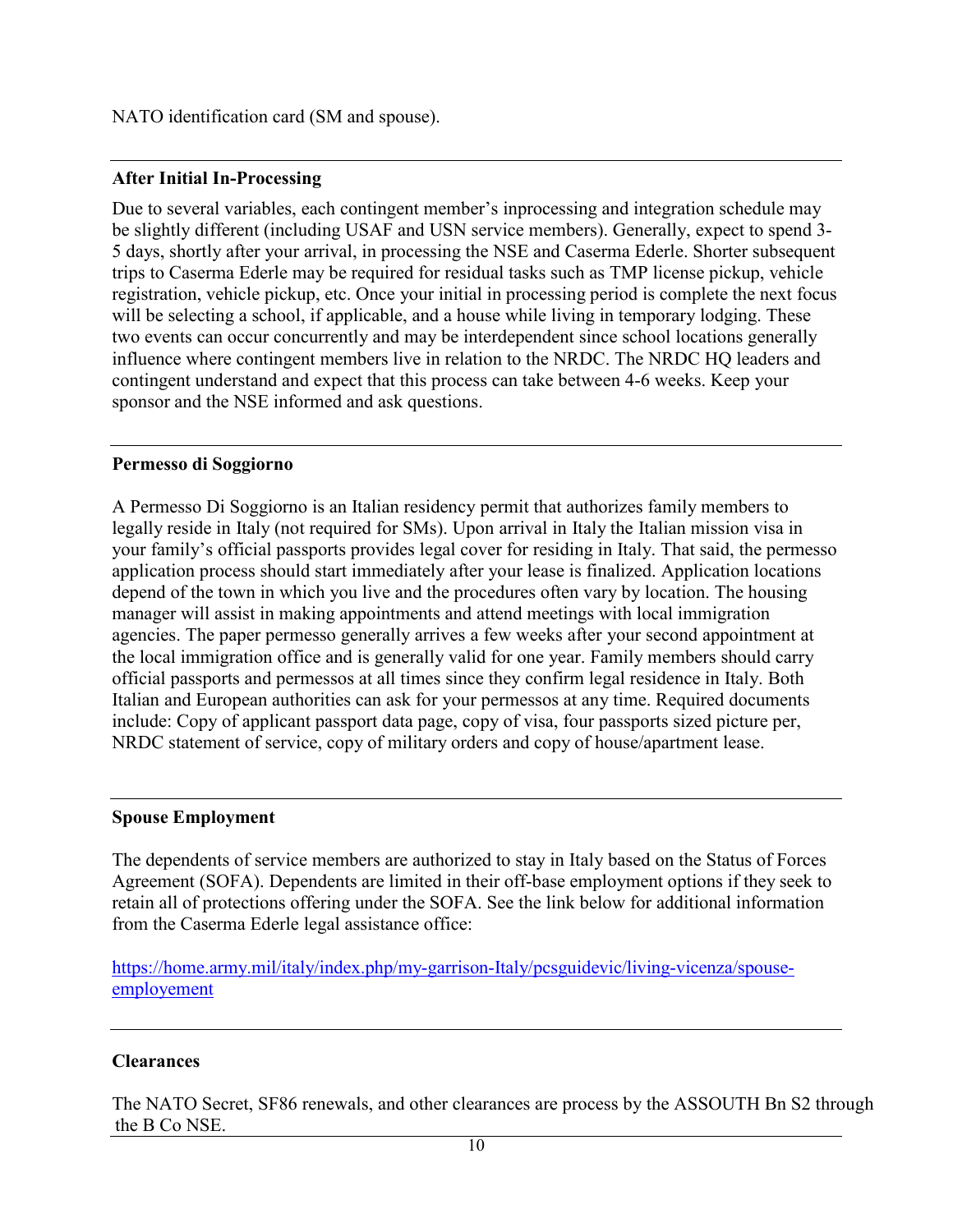## **Casualty Reporting**

In case of casualty or serious injury contact the Company Commander of First Sergeant immediately. They will provide instruction on how to properly report the casualty and request all necessary information needed to submit a CCIR. Recommend SAO/SNR review the Brigade and Battalion Casualty SOPs for more detailed guidance.

## **SHARP /MEO / EEO CCIR**

For policies and procedures concerning SHARP/ MEO/ EEO please see the Company, Battalion, and Brigade policy letters. Below is the contact information for the Brigade and Battalion SHARP Representative and MEO / EEO ne **BDE SARC**: DSN: 314-549-6666 COMM: +49 0611-143-549-6666 24 HR SHARP HOTLINE: 53-SHARP OR 0611-143-537-4277 **BN SARC**: NCN: 272-1341 COMM: +39 081-721-4105 ON CALL Duty Phone: +39-331-685-0920 **BDE MEO**: DSN: 314-542-3054 COMM: +49 172.969.0826 **BN EO Rep**: NCN: 433-5506 COMM: +39 081 721 5506

## **Assignment Hiring**

Talent management for NATO billets is managed in AIM2/EMC by EUCOM J1 with SAO input. National assignments managed by USANATO Brigade. Civilian hire actions worked by Co / BN / BDE HQs.

## **350-1 Training**

The Milan NSE will conduct a DTMS pull bi-monthly to update the tracker on who is overdue for 350-1 Training. Training will be held via in person face-to-face or on a computer in the NIPR café. It is the Soldiers responsibility to ensure they are not overdue for training that can be conducted online. The leadership will coordinate for all other training to ensure the Soldiers are in compliance. Soldiers must complete AT Level 1, SERE Level A, and IA/Cyber Security before arriving to AGS. Most computers will be on the NATO Secret and you will not be able to access Army online training on these computers.

## **IT Support**

IT support is found at the BN HQ in Naples Italy. The company will process NIPR account requests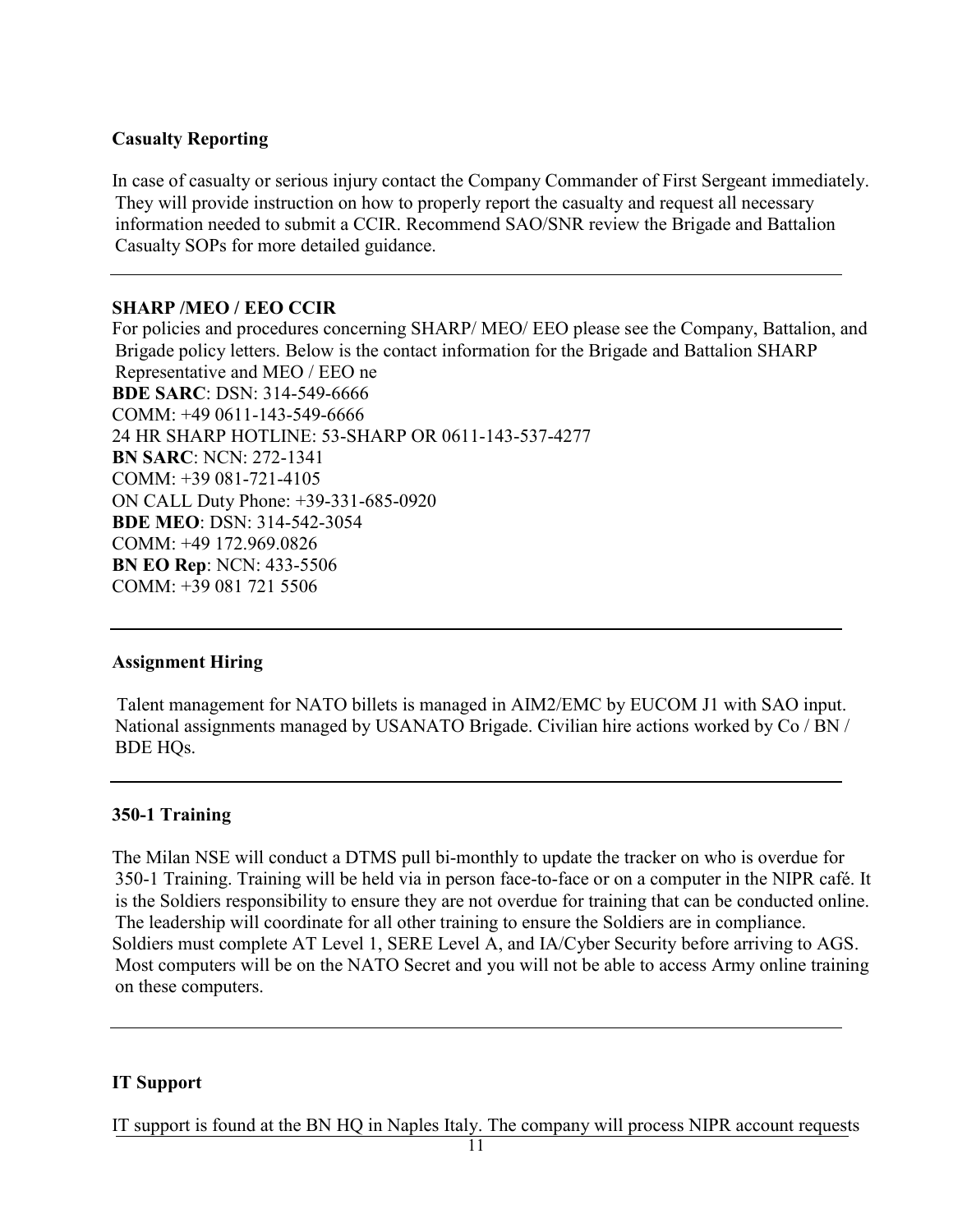and issue NIPR computers and hotspot devices. VPN access can also be requested from the B Company HQs NSE if needed. Most of your emails will be on NATO Secret servers; the VPN can be used to access your .mil emails.

#### **Hand Receipts**

The property books are controlled by the Company Commander at B Co HQ Naples, Italy.

#### **UCMJ**

UCMJ Company Grade is held by the Company Commander. UCMJ Field Grade is held by the AFSOUTH Battalion Commander.

#### **Challenges**

You will be working on an Italian base which is 2.5-3 hours from the nearest Army Base (Vicenza). This means you'll be living off post, if you have children they will be going to schools off post, and most medical appointments will be run through the International SOS. This is a unique unit that will call for a steep learning curve when it comes to all the facets of moving to a foreign country.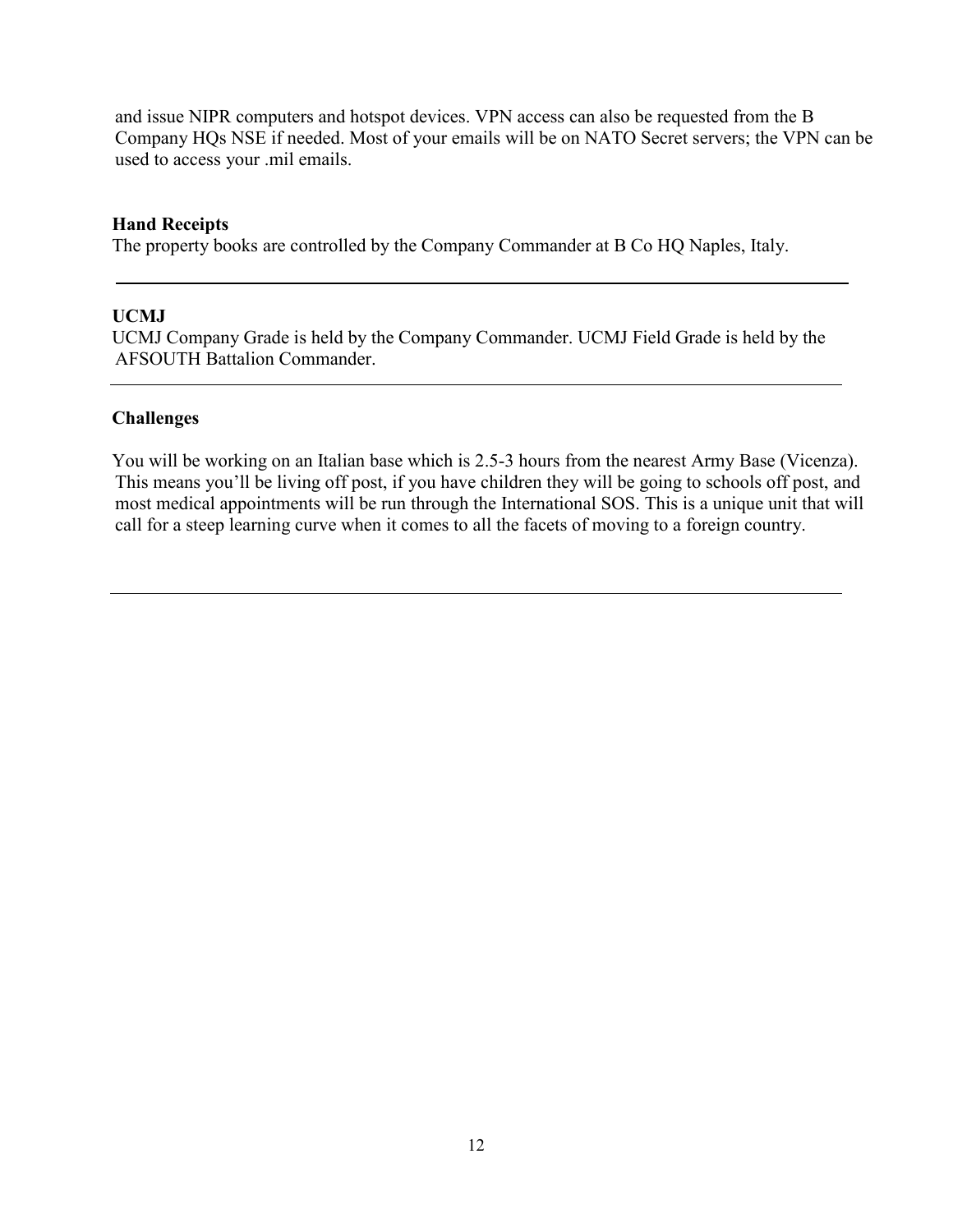#### **Introduction**

Selecting a house or apartment for your family will be rewarding, but at times a frustrating, unique opportunity to select a place that will significantly define your experience in Italy. Based on your family and available options, there are opportunities to live in a detached house with a yard or an apartment in an Italian town. If you want a villa in the countryside, you will have a secluded, quiet lifestyle, but you'll have to drive to many conveniences. If you choose a place in town, you'll be walking distance to many conveniences, but without as much outdoor space or as large a home. Feel free to talk to your sponsor and other contingent members about their experiences. Of note, the process of selecting and moving into your Italian home is different, cumbersome, slow, and often frustrating. Be prepared for the entire process, from initial visits to finalizing a lease, to take approximately 4-6 weeks.

SM's and their families are authorized up to 60 days of Temporary Lodging Allowance (TLA) as you search for and finalize your house or apartment. Le Robinie is usually the initial TLA selection, due to its proximity to the NRDC, however, alternative options such as hotels or Air BnB's that can immerse you in your target communities as you narrow your housing search.

#### **Expectations**

There are quality housing options available and our Overseas Housing Allowance (OHA) generally allows contingent members to live in the upper end of local market. That said, expect differences from American housing (noting the following notes are generalizations). First, the electricity is 220 volts (See below), Second, Italian houses and apartments are smaller than American equivalents. Garages are often smaller and street parking may be a necessity. Closets can be smaller and some houses may have very little closet space. A yard for animals or children may not be possible and public play areas may not be near your home. Some landlords may not allow animals, especially large dogs (bringing a large animal may limit your options). Air conditioners and screened windows are not common. Often, appliances are smaller, and the Ederle FMO can offer large appliances, e.g. fridges, washers, etc., to compensate.

## **Impact of School Selection on Housing Search**

Contingent members with school aged children generally select a school before finalizing their housing. Children's ages, their projected activities, desired family distance from school, and other variables may impact how far from the school and the NRDC you chose to live. Ensure to ask the bus routes for prospective schools since where your children can catch the bus, and how long they will spend on the bus daily may impact your decision. Currently contingent members live in the following three areas: Arese, Varese, and Como. These locations generally result in a 20-40-minute commune, one way, to the NRDC.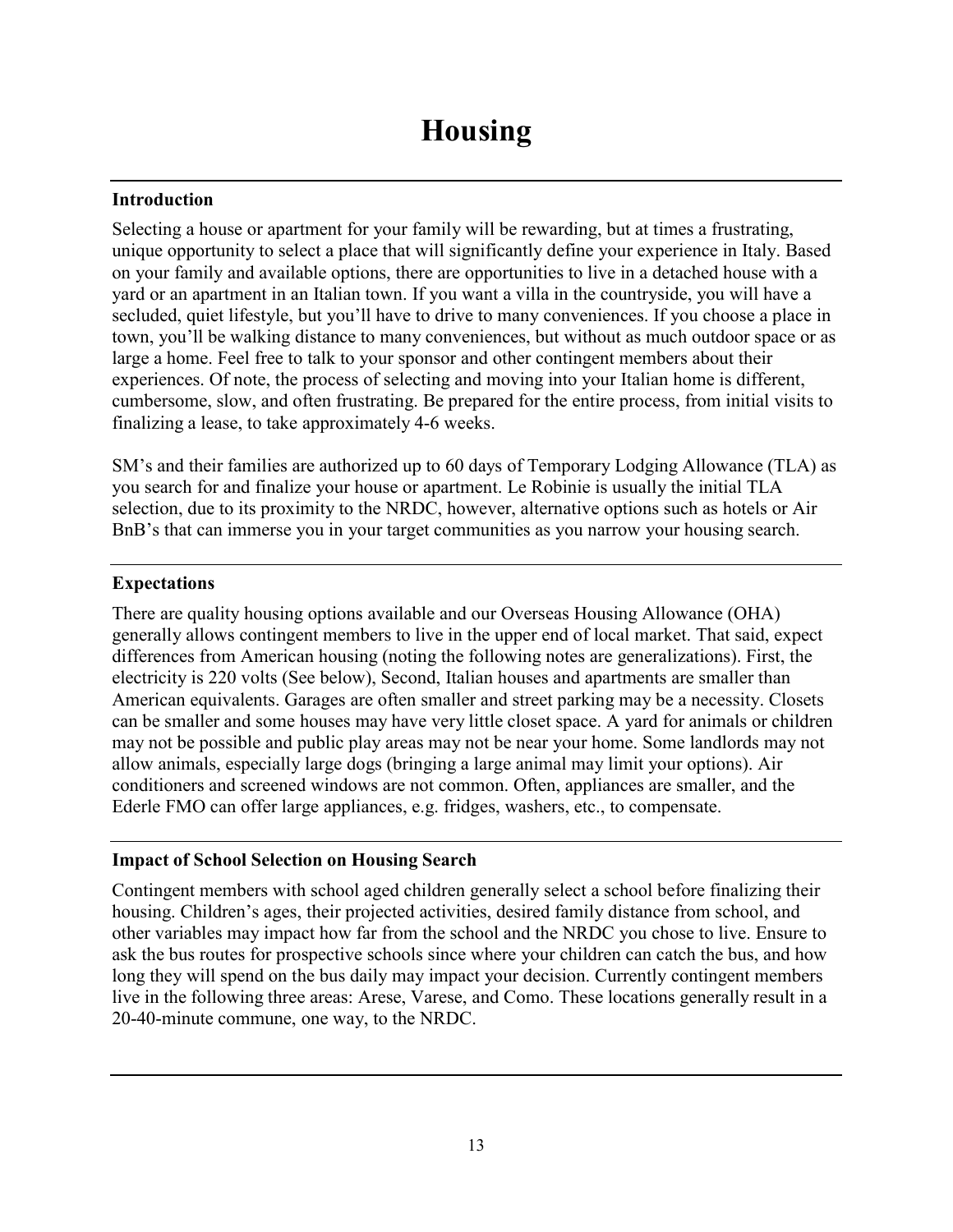## **NSE Support**

Housing support is the primary mission of our NSE local national employee. In accordance with AR 210-50 and local policies, the Housing Manager (HM) assists incoming and current contingent members with housing. The assistance includes contacting realtors to setup appointments.

While the HM maintains a list of reliable local relators, SM are not restricted to said list. The SM is responsible for actively searching for a house or apartment, establishing utility contracts, arranging for delivery of HHGs, government furniture/appliances, and preparing forms for financial allowances.

The housing manager will provide the mandatory template for the bilingual lease during your in processing. Do not sign any proposals, commitments, or leases until they are reviewed and approved by the HM. Please note that the leases may also require review by both the Ederle housing and finance offices, via the HM, before you are authorized to sign a lease.

Additionally, see below for additional clarity reference the support available by the HM to the SM, noting that the HM also provides mail support and other support to the contingent as directed by the NSE NCOIC:

| <b>Housing Manager Task</b>                                                                                                                                                                       | <b>Mandatory Support</b><br>(Not optional) | <b>Optional Support</b><br>(Upon SM request) |
|---------------------------------------------------------------------------------------------------------------------------------------------------------------------------------------------------|--------------------------------------------|----------------------------------------------|
| Contact realtors to setup appointments                                                                                                                                                            |                                            | X                                            |
| Assist with searching for housing options<br>upon arrival                                                                                                                                         |                                            | X                                            |
| Negotiate items to be included in housing<br>leases                                                                                                                                               |                                            | X                                            |
| Advises on housing options based on<br>income, family size, localities, location<br>of schools, pets, transportation, etc.                                                                        |                                            | X                                            |
| Assists with utility setup, adjustments,<br>and cancellations                                                                                                                                     |                                            | X                                            |
| Provide written and verbal translation<br>services for housing and non-housing<br>related items such as communicating<br>with utility companies, repair services for<br>housing, and car repairs. |                                            | $\mathbf X$                                  |
| Upon arrival conducts housing in brief<br>(includes furnishings and transportation<br>support)                                                                                                    | X                                          |                                              |
| Review all draft and final lease<br>documents BEFORE service member or<br>spouse signature                                                                                                        | $\boldsymbol{\mathrm{X}}$                  |                                              |
| Maintain non discriminating list of<br>realtors or property managers and<br>provides list                                                                                                         | $\boldsymbol{\mathrm{X}}$                  |                                              |
| Assists during all housing inspections,<br>arrival and departure, and opening and                                                                                                                 | $\boldsymbol{\mathrm{X}}$                  |                                              |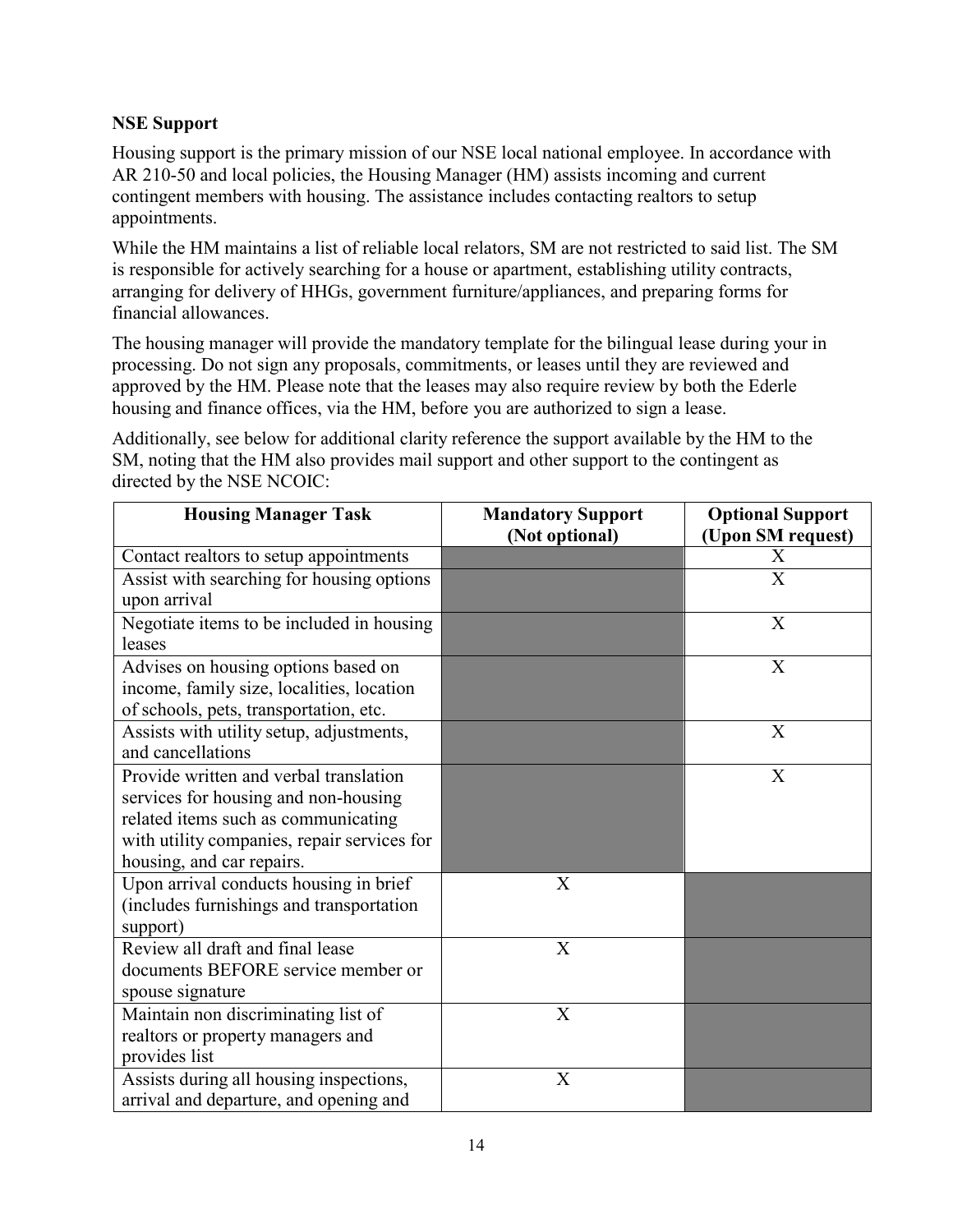| closing utility contracts, and the in  |  |
|----------------------------------------|--|
| processing and clearing of the housing |  |
| office.                                |  |

#### **Italian Realtor Norms**

There are some differences between American and Italians realtors. The same houses and apartments are often listed by different realtors. If you visit a house with one relator, you may find yourself visiting the same house if you switch agents. You can review listings and contact different relators directly or work with one relator. If you do request information on different listings via a website, like immobiliare.it, please note that once you contact an agency about an individual listing, they will work with you only directly, not another relator. If you later find a realtor you like and want them to work on your behalf, agencies you previously reached out to through immobiliare.it will want you to work only with them.

Ensure your realtor is licensed, since there are some unlicensed operators. A licensed realtor will likely not be offended if you ask for confirmation. Contact HM for support or clarity.

#### **Move In Expenses**

1. Security Deposit: As you define the content of your lease the landlord will prescribe an amount for a security or damage deposit, often the equivalent of 1-3 months. If you leave the house in good condition and all damage claims are settled with the landlord you receive the deposit upon departure. Finance can provide an advance for the deposit.

2. Advance Rent: Landlords may also require a 1-3-month advance rent and finance can again provide an advance.

3. Agency Fee: The relator usually requires a fee that is generally equivalent to 10% of the annual rent for their services. Once your lease is confirmed finance will pay the relator fee directly via electronic payment. This transaction will appear on your LES one time as MIHA-Rent as both an entitlement and a deduction, with the totals cancelling each other.

4. Contract Registration Fee (this is 1% of the annual rent): HM will provide details in person.

5. Painting: During lease negotiation confirm expectations for pre-lease and post-lease painting of the house or apartment. Since a departure painting of a house is normal in Italy, the HM will help coordinate payment of the painting fee by the Ederle housing/finance office. Note that the painting should not exceed two month's rent. The painting fee will be paid directly to the SM, who is then responsible to transfer the fee to the landlord.

## **6. Additionally, all move-in related expenses must be claimed by the sponsor, including the end-of-tour painting fee, within 11 months of arrival.**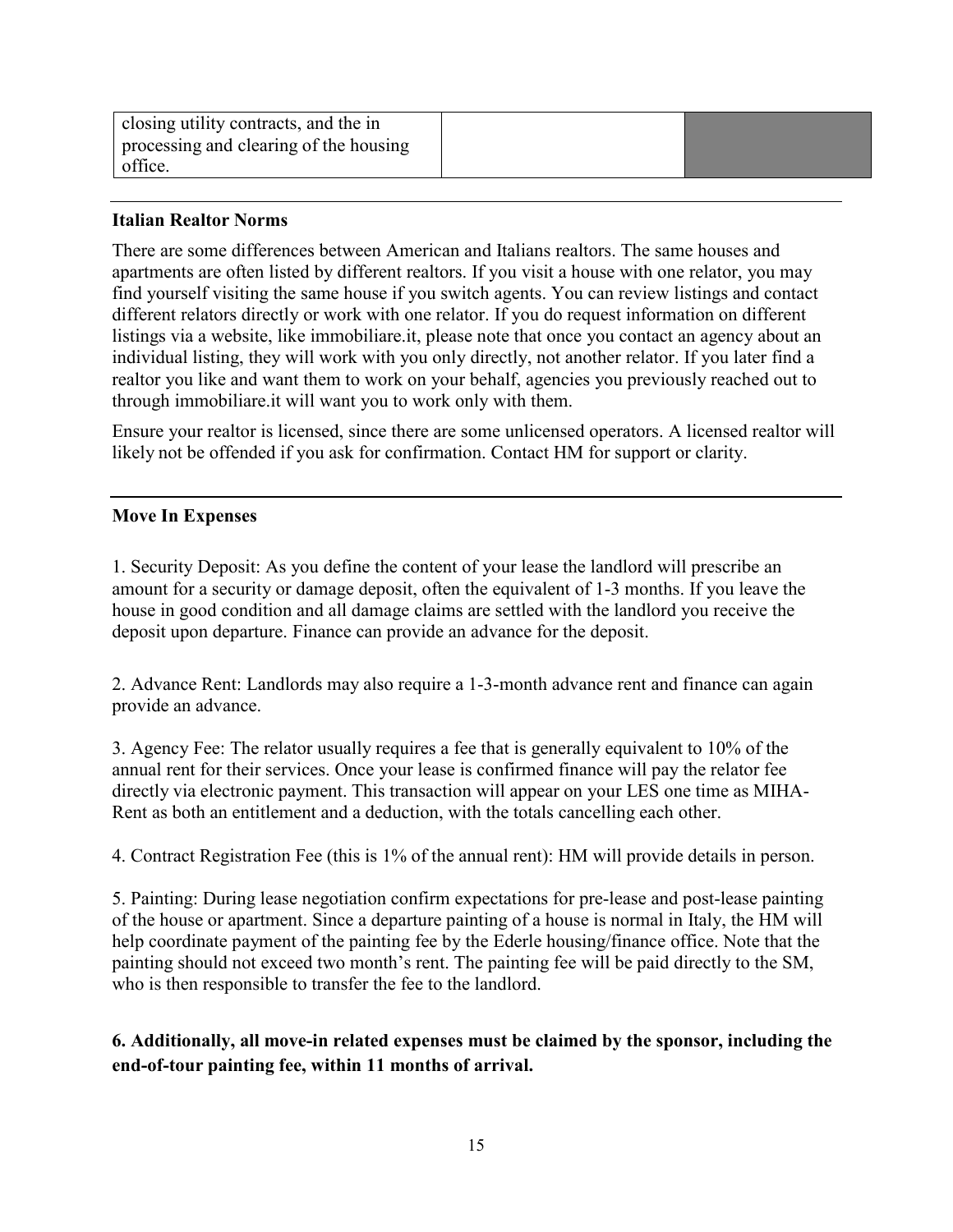7. Please note that even though service members receive a Dislocation Location Allowance (DLA), TLA per diem, and other PCS related expenses to defray moving costs that service members may temporarily experience up-front costs. This could include hundreds and possibly thousands of euros/dollars for new utility contracts and other move in expenses shortly after arrival. Additionally like other PCSs correcting incoming entitlements and pays can often take weeks, therefore service members are recommended, not required, to have a few thousand dollars set aside to help ease financial concerns when in processing.

#### **Security Systems**

Service members can also request for the installation of a security system in their house if you could not negotiate for one in your lease. Please note that local crime levels are low with rare exceptions, such as home or vehicle break-ins. Approval for a security system is NOT guaranteed and the HM will assist and approve. The approval process for a security system can and often takes 1-2 months after your lease is signed. If the system is paid for by the government and installed it remains the property of the landlord after your departure.

#### **Allowances**

Monthly SM's will receive an Overseas Housing Allowance (OHA), an associated utility allowance, and a Cost of Living Allowance (COLA). The allowances are designed to cover the costs of housing, utilities, and living in a foreign country with higher prices for some goods and services. OHA rates and utility allowance rates are found here (our location code is IT066): [https://www.defensetravel.dod.mil/site/ohaCalc.cfm.](https://www.defensetravel.dod.mil/site/ohaCalc.cfm)

COLA rates: <https://www.defensetravel.dod.mil/site/cola.cfm>

Please note that all three rates may fluctuate based on exchange rates and other factors.

Unlike CONUS BAH, which is linked to a zip code, monthly OHA allowances are based on lease totals. For example, if your lease total, e.g. the amount to pay your landlord each month, is 2000 Euros, your OHA will equate to that amount (based on the fluctuating exchange rates). Consider maximizing your monthly OHA as you negotiate with your landlord for additional items, such as a security system, appliances, etc.

#### **Voltage Differences**

U.S. outlets supply 110 volts, 60 hertz and Italian outlets supply 220 volts, 50 hertz. This difference is important to determine which small or large appliances, 110 or dual voltage, to bring in your HHG. FMO will provide one transformer per family and transformers are readily available for purchase. That said, new small 220-volt appliances are available for purchase in the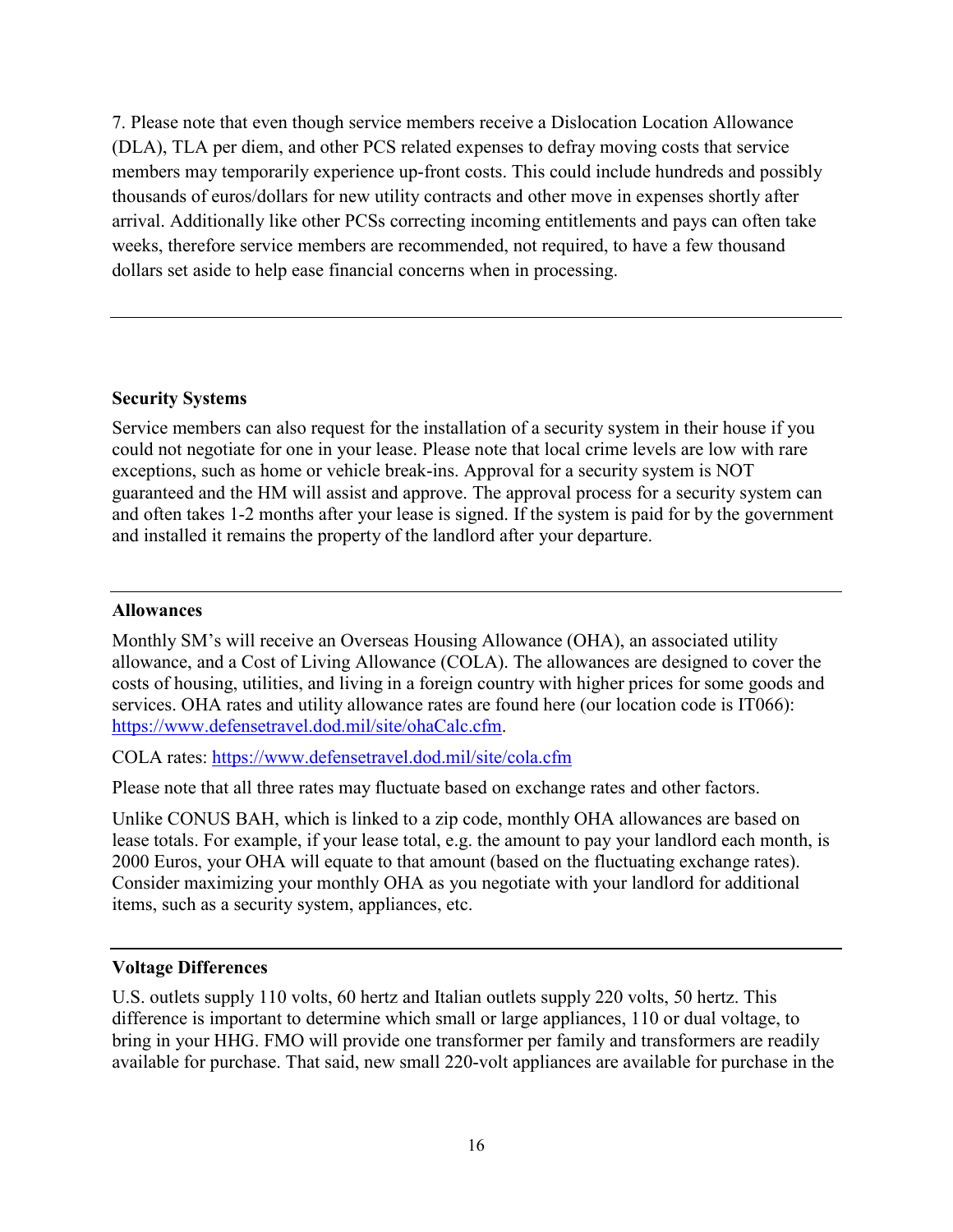Ederle AAFES and used appliances are also often listed for sale on social media, second hand sites, and the Ederle thrift store.

Dual voltage lighting fixtures and lamps can run on 220 voltages with a plug adapter (The outlets in the EU and in Italy are different than the US). Plug adapters and European light bulbs are available in the PX, commissary and on the local economy.

Unplug your transformer when not in use since they consume a lot of electricity. Leaving your transformer on, even without device drawing electricity, will increase your energy bill.

## **Government Provided Furniture**

The Furnishing Management Office (FMO) office is near Caserma Ederle, on the same compound as the VPC, vehicle registration, and inspection. The FMO offers a wide range of appliances and furniture available for the length of your tour. Once your lease is signed you can visit the FMO office to schedule delivery. Since our homes are a long drive from FMO, delivery and pickup is generally only available on Wednesdays. Common FMO items used by contingent members are washers, dryers, refrigerators, freezers, standing closets, and transformers. We do not recommend bringing large American refrigerators, freezers, washers and dryers since they are often too large for Italian houses and offered by FMO. The NSE maintains a folder that includes the list of FMO offerings (with pictures). Contact your sponsor or the HM if you need to review before arrival.

### **AFN Decoder and Television**

FMO can also provide an Armed Forces Network (AFN) decoder at no cost. The decoder provides access to the DoD AFN network of television stations. Please note that using the decoder requires a satellite dish and then coordinating satellite installation or movement with your landlord. You will have to purchase or provide a dish at your own risk. The satellite orientation is Eurobird 9 degrees east and could require a professional for installation and adjustments.

Internet television such as HULU, Netflix, Apple TV, Roku, etc. also facilitate viewing US content. A VPN or DNS blocking service may be required to access some shows or content. Additionally, Sky TV, provides a robust cable package of TV shows, Sports, News with the option to watch the non-Italian only channels in English. Italian TV is also available for free by using the terrestrial TV. Most houses are equipped with satellite systems that can be used for free, similar to over-the-air systems in America.

#### **Other Considerations and Recommendations**

Don't make an offer on a place until you have met the landlord. Your relationship with your landlord is just as important as how much you like the home. Ensure your lease clearly articulates the expectations of both you and your landlord to reduce any future confusion and conflict. For example, ensure to agree on what the landlord will maintain in your house or apartment and who is responsible for all utilities.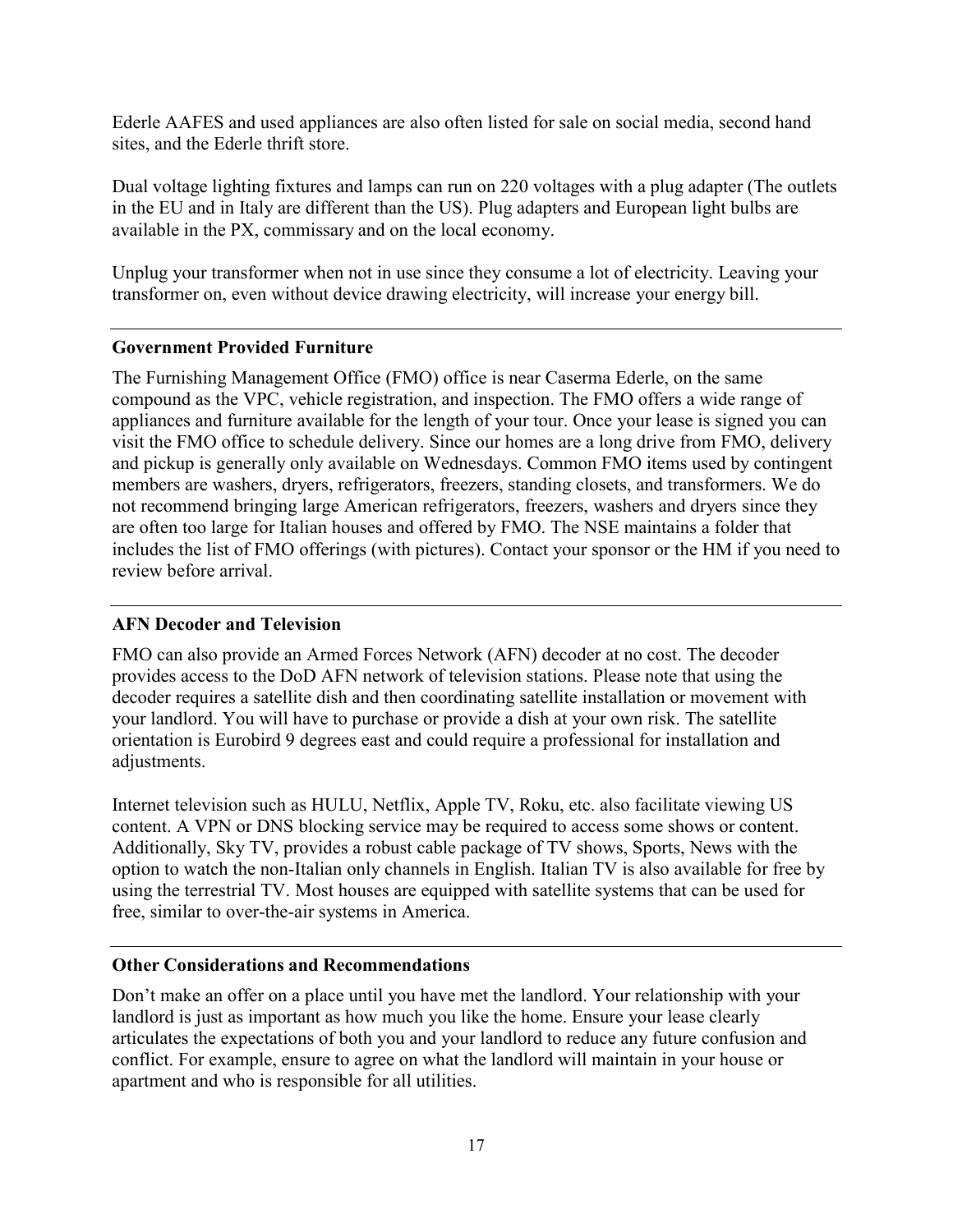If you select an apartment ensure you inquire about and confirm any mandatory apartment or condominium fees. Clearly understand who will pay these fees and consider negotiating to include these fees into your lease.

We recommend asking your realtor to conduct a joint move in inspection, with the HM. to identify any existing damages. You can also request the relator to take detailed photographs upon move in as an additional method to confirm the condition of the house.

Occasionally landlords will remove their kitchens when they depart, leaving a house without a functioning kitchen. If you experience this unusual situation consider negotiating the installation of a kitchen as part of your lease, noting the earlier comments about maximizing your monthly OHA allowance.

You will receive a utility allowance, however you cannot work all utilities into your lease. Contact the HM or your sponsor for additional assistance.

Another consideration is the cost of the daily commute from your prospective home. The first consideration is the cost of fuel, noting we receive a monthly allowance of reduced cost fuel. Exceeding your monthly allowance of fuel rations will result in paying the much more expensive regular rate. Second, we pay full price for road tolls and they are much more common in Italy than the United States, especially on the autostrada. Tolls can be calculated using: [https://www.autostrade.it/autostrade\\_en-gis/percorso.do](https://www.autostrade.it/autostrade_en-gis/percorso.do)

When selecting housing consider the following:

- 1. Proximity to schools, stores, grocery, freeway/traffic, and the NRDC
- 2. Energy efficiency
- 3. Heating and cooling options (AC or windows with screens are not a given)
- 4. Appliances
- 5. Windows
- 6. Fireplace
- 7. Physical security, i.e. fencing, alarm systems, external visibility in/out, window bars
- 8. Vehicle parking or garage
- 9. Utilities (including internet speed, gas, electricity, landline phone, cell coverage, etc.)
- 10. Square meters, i.e. living space.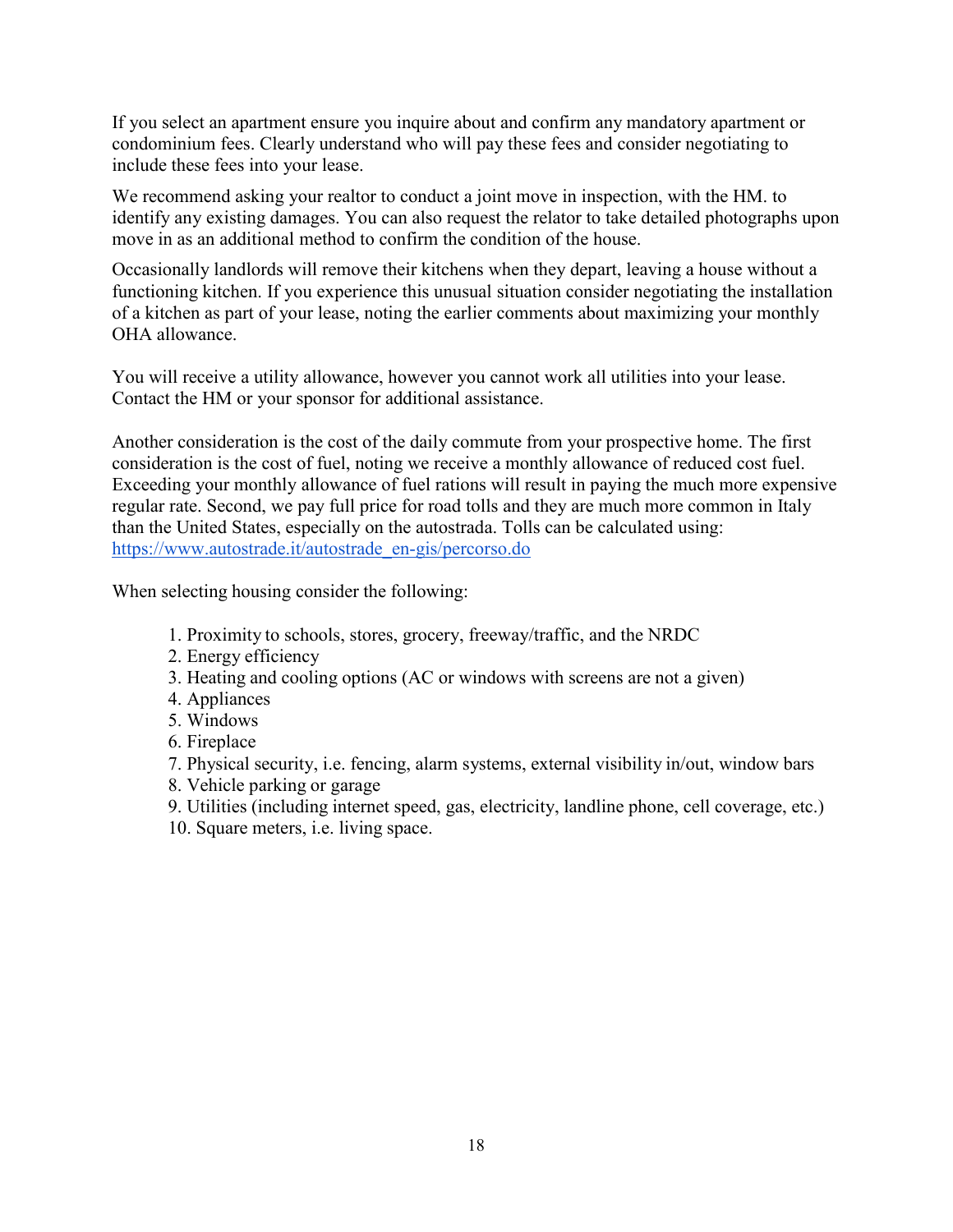## **Banking**

We can generally access US banks accounts and conduct transactions online while posted at NRDC-ITA. That said you will need an Italian bank account to conduct transactions such as cashing checks, rent, utilities, etc. The most popular bank used by the contingent is Banca Nazionale del Lavoro (BNL) since there is a branch on Caserma Ederle that services service members and their families. A BNL much closer to the NRDC, in Gallarate, may allow contingent members to open and service accounts at their location. To open an account at BNL, you will need a CF, passport, and military identification. We recommend opening a joint account with your spouse and getting a Bancomat (ATM) card for the SM and spouse. Make an appointment with the bank manager to setup your initial account as it may take at least an hour and will require many signatures.

There are several differences between banking in the US and Italy. Some banks will charge a fee to cash checks and transfer funds, even if you have an account. Most ATMs have a single transaction withdrawal limit, generally around 250 Euros. Your account will include a 27-digit International Bank Account Number (IBAN) that you can use to pay bills and transfer funds online. Even though BNL has many branches in Italy and you can use BNL ATMs in Italy, the bank branches are not fully linked, like in most US banks. For example, if you open your BNL account at Caserma Ederle and later need to makes change to your account, then you have to return to that branch in person.

Additionally, you can deposit cash into you BNL account with your Bancomat card at certain BNL ATMs. BNL also provides a website and app to conduct transactions and to review your account. Contingent members often setup allotments to their BNL accounts.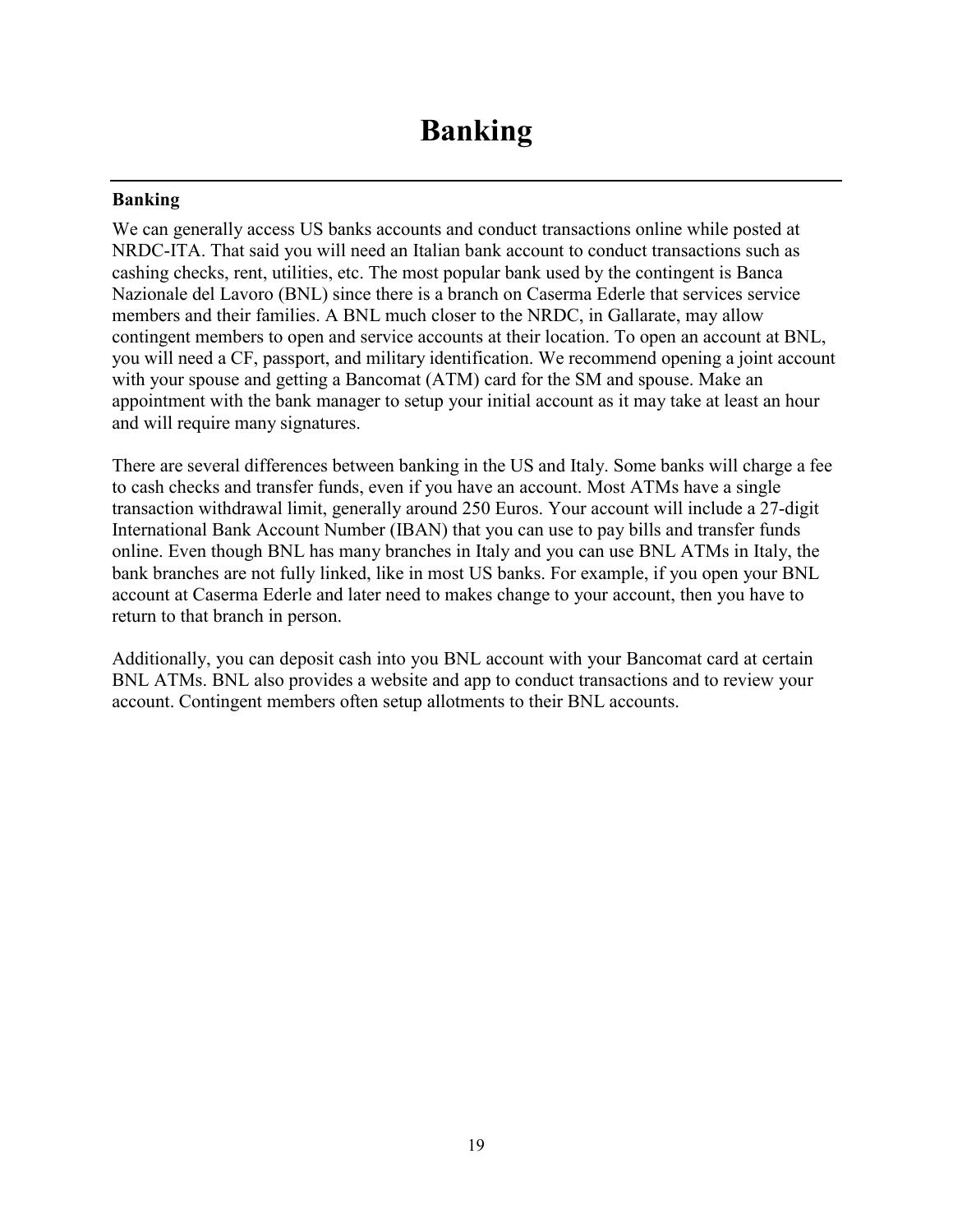## **Utilities**

## **General**

Broadly, due to taxes and other considerations, electricity, gas, and other home-based utilities are generally more expensive in Italy than the US. Furthermore, many Italian houses and apartments are at the low end of the energy efficiency range.

Billing cycles and processes for utilities are less standards and different than in the US. Specifically, utilities will generally bill for estimated usage based on historical usage of that household, including before you moved in. Billing cycles can be monthly, quarterly, or semiannually and some companies will read meters at different cycles, as well. Some companies will provide the opportunity to input your readings online by requesting the information via text or email. Utility payment varies, with some offering payment at one of the many local tabaccheria shops, online via US credit cards, or with a BNL account.

When you arrive and depart, ensure to record meter readings. Most utilities will require a CF and IBAN to start contracts. Keep records of your transactions and payments for all utilities. Landlords and relators can help with establishing utility contracts. If you are responsible for a utility, according to you lease, ensure the utility is in your name, and not the landlord or relator. According to Italian law you have 14 days from the activation moment to terminate a contract without incurring in additional fees. You may incur fees if you close any utilities or accounts earlier than the length of the contract, with 24 months as the average contract time.

Generally individual utility bills are prepared independent of previous bills. If you miss a payment, do not assume that if you pay the next bill on time that you have also paid the previous one. Services can be suspended if over 60 days late, even though you have paid the most recent bill. Getting your service restarted is a significant hassle. We recommend auto billing for utilities to reduce the risk of missed payments.

## **Cell Phones**

Starting a pay by month service for less than 50 Euros per phone number, per month, is easy to complete at the mobile store in the Ederle AAFES mall. A CF, military ID and or/ passport are the required documents. There are alterative options to setup service off-post and the service providers include Vodafone, TIM (Telecom Italia), Wind, Illiad, and TRE. Cell phone coverage can be searched at: <https://www.nperf.com/en/map/IT/-/-./signal/>

We recommend unlocking your US cell phone prior before arrival so that installing a SIM card is the only step required to initiate service. US law requires cell companies to unlock your phone if you are PCSing or deploying via orders. The contingent uses various methods to communicate, including mobile service and apps. Please note that mobile phones and other electronic devices are not allowed in the NRDC-ITA HQ building; however, they are allowed in others locations on the caserma, including the NSE.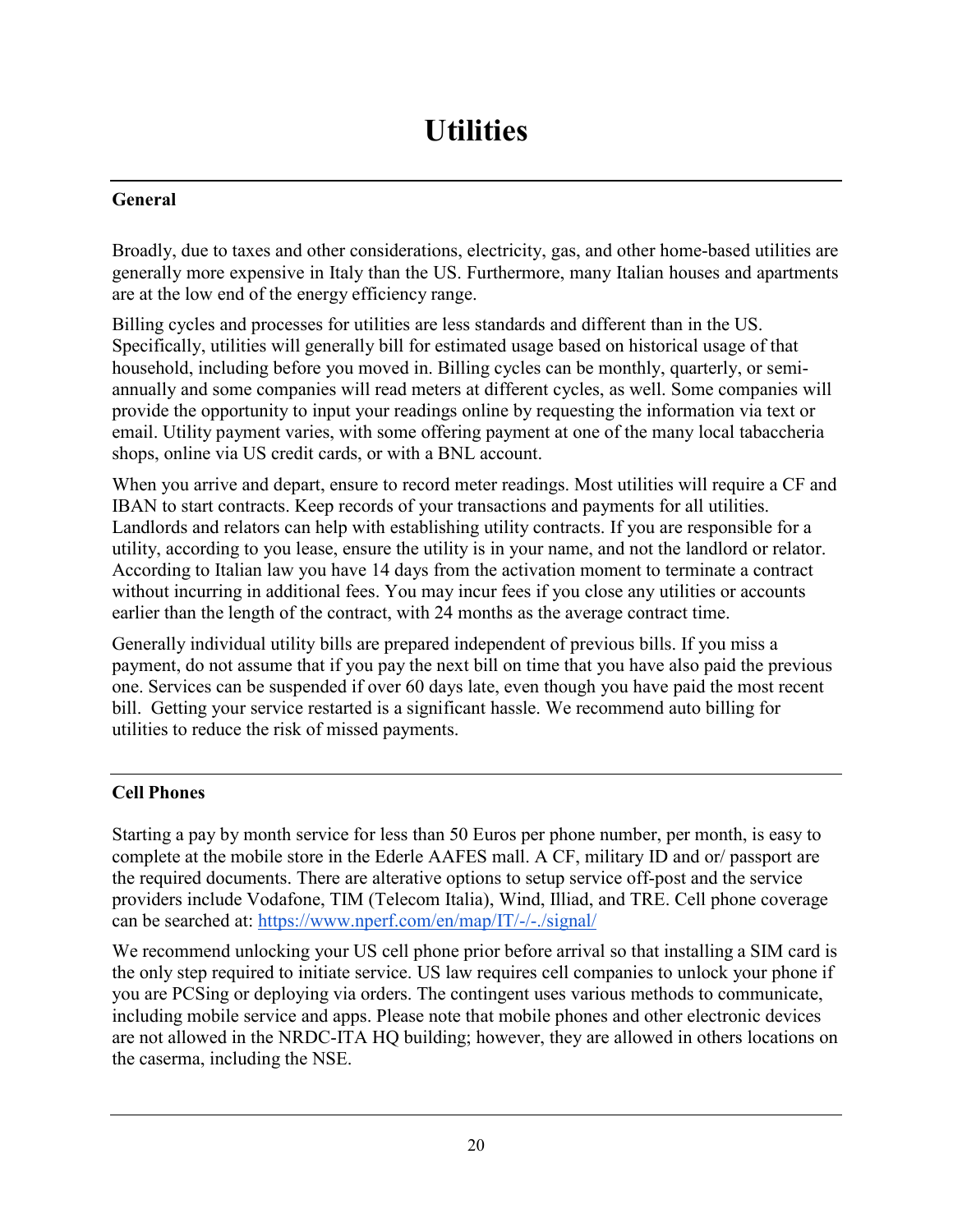#### **Internet**

There are multiple internet service providers that can be identified and possibly compared online. Examples include Fastweb, Vodafone, TIM, Wind, EOLO, and Sky. The installation of home internet can take an average of 2-3 weeks. Some areas have fiber, i.e. high-speed connectivity, some providers will also require a landline number when requesting internet service, and some will require using a company router. Broadly speaking, especially since companies have different policies, after you sign your contract with your provider, you can schedule an appointment for a technician to setup your service.

#### **Gas**

Establishing gas service will require coordination with your landlord or relator to change the account to your name with a CF, passport, bank account, and other identification.

When posted in Europe the Utilities Tax Exemption Program (UTEP) reduces the cost of gas and other utilities (in our area UTEP is only applicable for gas). UTEP allows service members to not pay the sizeable taxes, ranging from 32-48%, levied on home gas. Once your gas service is established and you have received your first bill (can arrive 1-6 months after starting service) contact the HM to enroll in the UTEP program. While UTEP enrollment may take several months and include an annual service fee, roughly \$250, UTEP will significantly reduce your gas bill during your tour. Enrolling in UTEP may require switching your servicing gas account to a different company, without interrupting your service. Once you've established your housing location, keep in mind that UTEP can only be accessed if you are an AIM customer. Please refer to HM for any additional questions

## **Electricity**

Setting up your electricity is similar to other utilities. Electricity will be more expensive and you can expect for similar variances in billing cycles and payment options as other utilities in Italy. Electricity prices are generally different based on the time of day, often less expensive at night, encouraging consumption at non-peak periods. Depending on your home, simultaneously using several large appliances in your home may trip the circuit breakers, based on the Kw rating you choose in your contract. It is sometimes possible to increase your home Kw rating, for an increased load, depending on the size of the home

## **Water**

Water can be included in your lease or another utility to pay. Discuss with your landlord and ensure the agreement is clearly stated in your lease.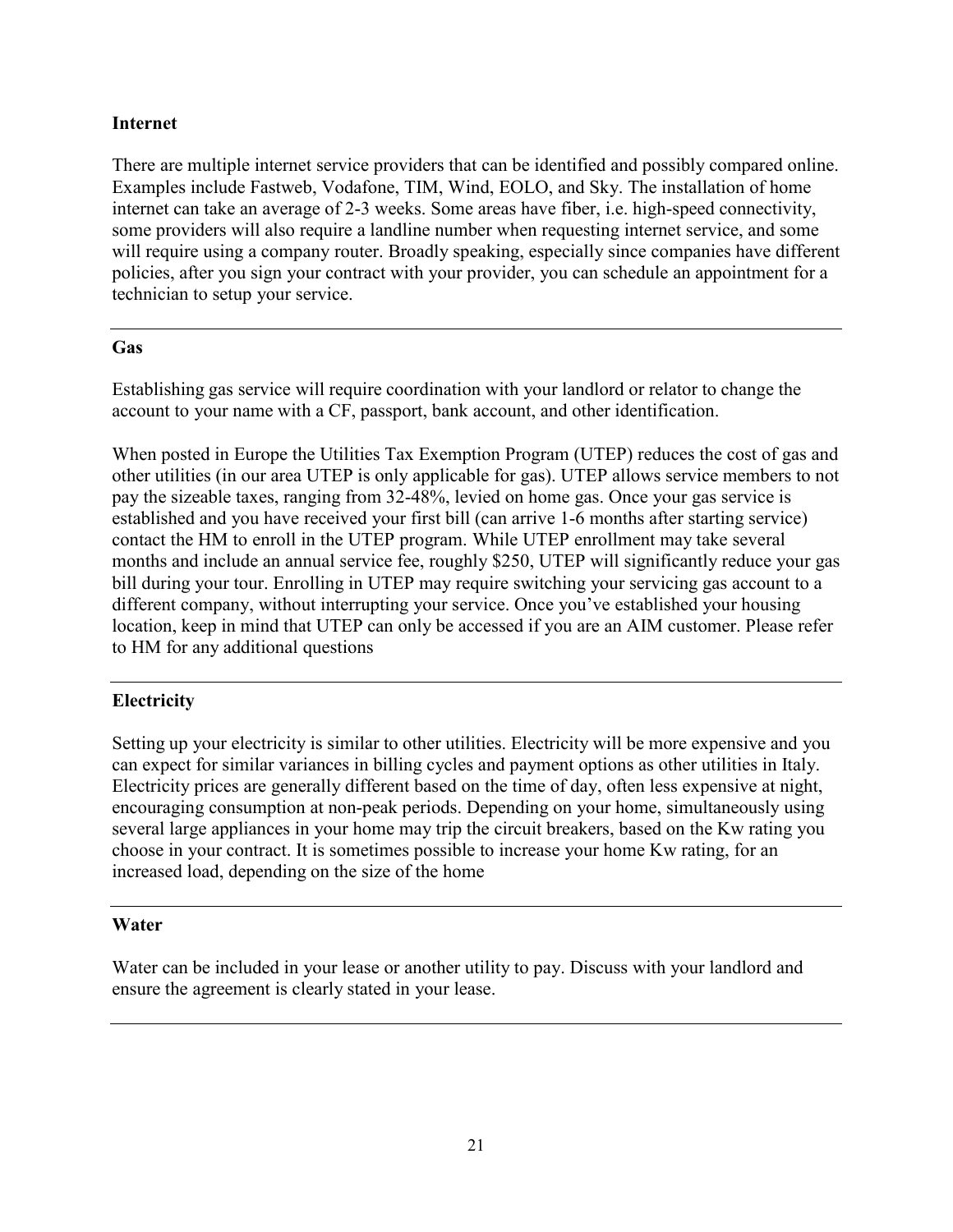## **Garbage**

Garbage collection procedures and associated costs vary widely by town or city. The fees could be included in your rent or may be an expense. Be prepared to separate and recycle your garbage, in different color bags. Failure to sort your garbage can result is fines. Some locations require transporting lawn clippings to the city dump via POV. Your local municipal building will provide small trash cans, trash bags, and pickup schedules. Note you may be required to pay for bags or related items to sort garbage.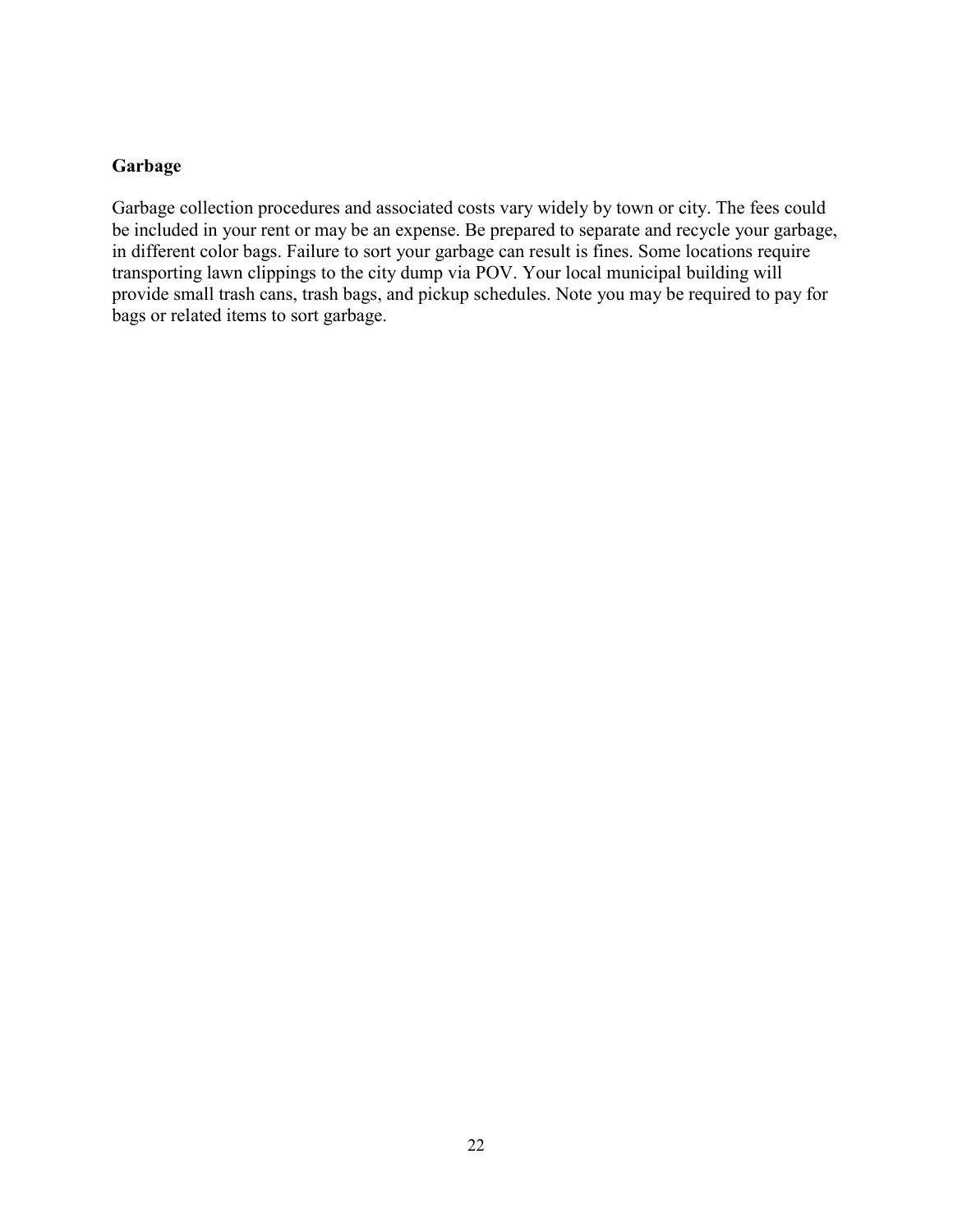#### **Introduction**

Although the Italian public transport system is generally cheap and efficient, we recommend having at least one vehicle for private transportation. Given the distance between the HQ and our home, most families have two cars. One vehicle can be shipped at government expense and some contingent members have used civilian shippers to bring a second vehicle to Italy. Families are authorized to register up to three vehicles and all vehicles must be registered at the Ederle vehicle registration. To drive in Italy, we must obtain a license, have insurance, register the vehicle, and pass an inspection. After passing the inspection, the sponsor is eligible to obtain a fuel card. The vehicle registration office, Vehicle Processing Center (VPC), and vehicle inspection areas are co-located on Torri di Quartesolo (a ten-minute drive from Caserma Ederle).

#### **Drivers Licensing**

See arrival section.

#### **Vehicle Registration**

You can have three active vehicle registrations per family with each registration valid for one year. When registering each vehicle will receive Armed Forces in Italy (AFI) number and Italian / EU cover plates. The cover plates are a force protection measure to ensure our vehicles are not readily identifiable.

Vehicle registration can be time consuming and can take several trips. First, determine the size plates required for your vehicles, i.e. long thin EU style plates or more rectangular plates (similar to US plates). The front plate is the same, while the back plate can be one of two options. The registration office understands we are far from their office and your sponsor may be able to reserve your plates before your first trip to Ederle. Once the registration office provides your plate numbers contact your insurance company to get a printed copy of your proof of insurance. Then you can obtain your physical license plates to finish the registration process with the inspection. Consider if your vehicle has the correct plate mounts, which can be purchased on base, before you attempt the inspection (the inspection facility is close to the registration office).

The free safety inspection requires a SETAF driver's license, vehicle registration, first aid kit, reflective vests, and a warning triangle. The inspectors will use SETAF (ABN) Regulation 190-3 Appendix C form to conduct the inspection to ensure the vehicle meets Italian and USAG Vicenza safety requirements. The inspectors will require you to exit to drive it into the inspection facility. The most common reasons for inspection failure include: INOP lights, worn tires, exhaust leaks, loose mountings, uneven brakes, worn brake pads, and windshield cracks. If your vehicle fails the inspection, the registration will be labeled temporary until the identified fault is corrected and the vehicle is reinspected. This can become a significant issue if your vehicle requires a rare or US spec only part not available at the Ederle auto repair center or a local auto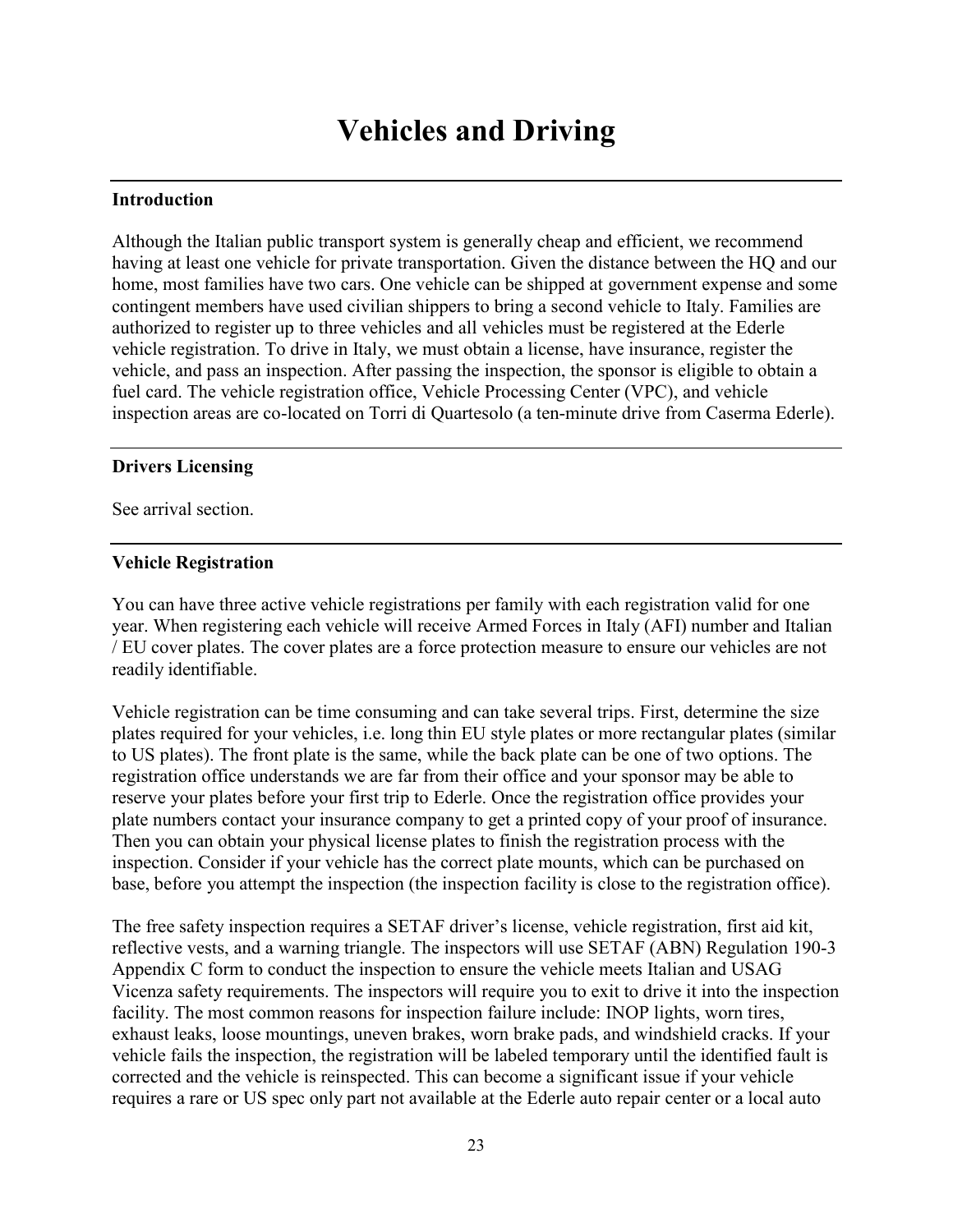parts store. Some vehicle parts, such as oil filters, brake pads, etc. are more expensive locally and can be found via the Ederle auto center, local vendors, or ordered via MPS. Vehicle registration requires the following:

- 1. Original title and/or registration documents
- 2. Proof of insurance as required by Italian Law
- 3. SETAF license
- 4. PCS orders
- 5. Military ID card
- 6. \$30 for admin fee
- 7.  $\epsilon$ 5 for initial registration fee

8. Additional Euros for road taxes when registering a second or third vehicle. The tax total is dependent on engine size. (The registration office accepts credit and bank cards).

- 9. Other documents may be required based on from whom the vehicle was purchased.
- 10. Power of Attorney (if applicable)

#### **Local Vehicle Purchases**

It is possible to purchase vehicles from other service members (requires a trip to Ederle to complete the transaction). Cars can also be purchased from local nationals and local dealers; however, the process is more complex. Purchasing a second vehicle has implications for the end of tour clearing. Since we are in Italy under the Status of Forces Agreement (SOFA) you cannot sell vehicles to some personnel. Additionally, when purchasing vehicles consider if they are European or US specs, and if you intend to take the vehicle to your next assignment.

#### **Vehicle Processing Center**

If you ship a vehicle at government expense it will be delivered to the Ederle VPC. Since the shipment to Italy can take from 45-90 days we recommend shipping your vehicle at least 45 days prior to your arrival. The website pcsmypov.com is available to check the status of your POV shipment. Since all vehicles must pass a detailed inspection before registration and use in Italy, ensure vehicles are in excellent condition. Vehicles must have winter capable tires or snow chains during the winter. The tires must have the Mud and Snow (M&S) symbol, so consider shipping vehicles with these tires installed or locally purchasing snow chains.

Incoming vehicles generally arrive via the Bremerhaven port and are moved to the VPC via truck. Vehicles are not always ready for pickup on their arrival day at the VPC due to customs requirements. Once the vehicle is available make an appointment since the pickup can take several hours. There are several options to reach the VPC for the pickup including a ride from a sponsor, the NSE TMP, or the train. Travel to the VPC can be reimbursed.

Bring the following documents for vehicle pickup: copy of 788 shipping document, copy of PCS orders, military ID card, SETAF driver's license, and POA (if the SM will not be present). Upon arrival conduct a thorough, joint inspection of your vehicle before departing. If you discover any unreported damage after leaving the VPC contact the contractor immediately to file a claim.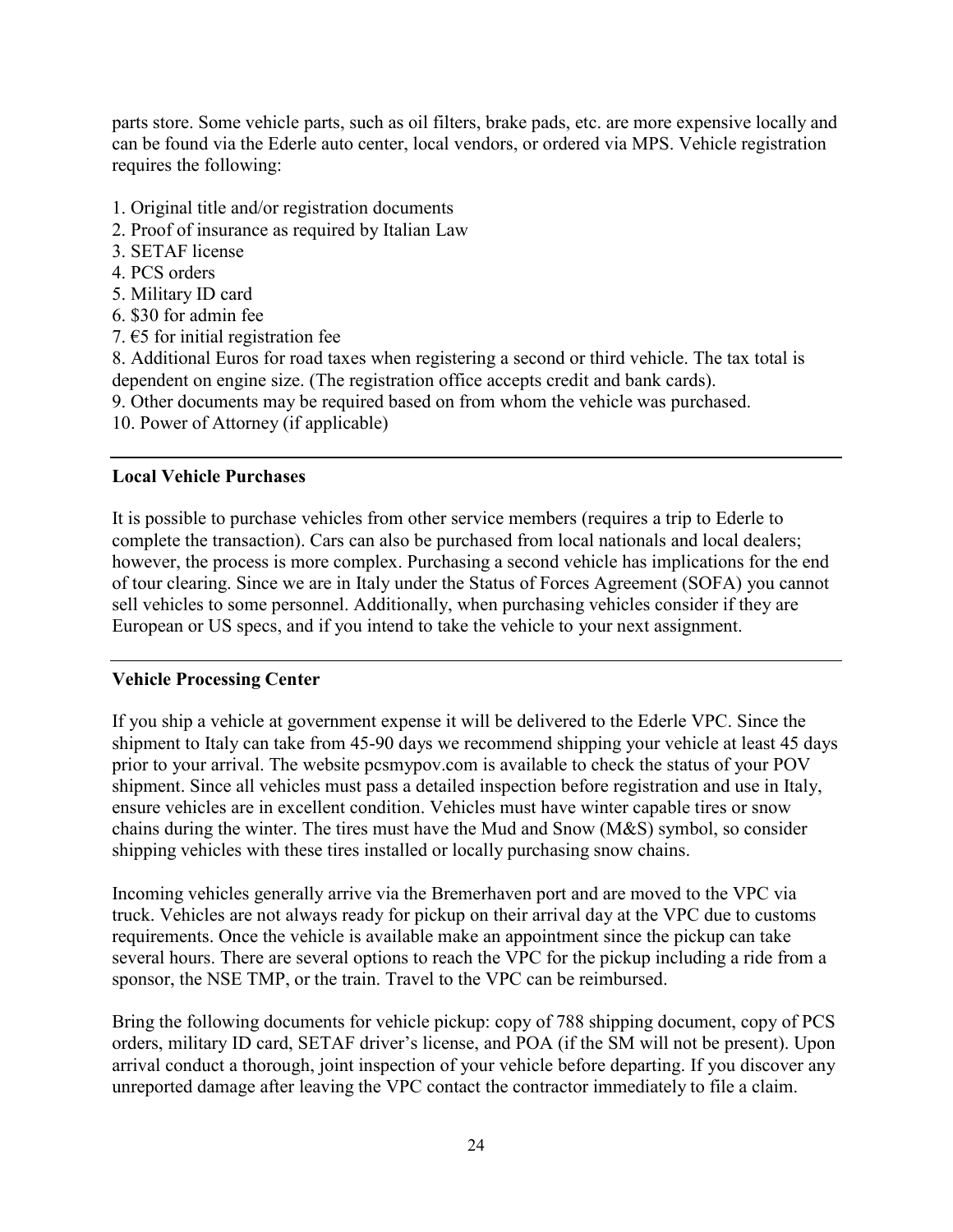#### **Vehicle Insurance**

Insurance is mandatory and can be obtained through multiple companies. Insurance rates for Italy are generally more expensive than the US. Many contingent members use USAA. A few options near Caserma Ederle include:

- 1. USAA: (toll free from Italy) 800-878-422 (connects to an English-speaking policy service office in the UK). Also 00-800-531-87220 and 00-800-531-81110.
- 2. Geico local office +39 0444-504-366 located near the main gate.
- 3. Lloyd Italico  $+390444-566-094$  located just off post.

## **Fuel Cards and Motor Oil**

Gasoline and diesel fuel are much more expensive in Europe than the United States. Once your vehicles are registered you can receive a fuel card that facilitates paying cheaper rates for fuel. The card, similar to a fleet card or credit card with a pin, can be obtained at the Ederle exchange or NRDC support brigade. The card will be linked to a personal credit card and after each fuel purchase the linked personal card is charged the discounted fuel rate, usually 1-3 days after the purchase. The card can only be used at Eni or AGIP stations in Italy, either in person or at the pump. After each fuel purchase the user will receive an email that highlights the details of the purchase and the remaining monthly ration limit. The bills to your payment option will show as a Naval Exchange (NEX) charge.

When purchased at a dealership or gas stations motor oil is expensive. While motor oil cannot be purchased in AAFES facilities in Italy the common viscosities are available at large grocery stores and auto part stores. Motor oil can be purchased online via Amazon. Engine oil filters for most US vehicles are available at the Ederle AAFES Car Care Center in. Used oil and filters are expensive to recycle in Italy but can be turned into the AAFES garage free of charge.

## **Motorcycles**

Motorcycles are considered vehicles in Italy, requiring a motorcycle rating on your SETAF license to register a motorcycle. You are not allowed the motorcycle rating on your SETAF license unless you already are a registered motorcycle driver in the US and you must have attended either the Basic Motorcycle Safety Course or Advance Riders Course before applying for the SETAF motorcycle rating. The Ederle vehicle registration office recognizes that we are a long distance from the Vicenza Caserma Ederle and has not enforced the safety inspection but they will require the other documentation, such as the SETAF license with the motorcycle rating and proof of Motorcycle Safety Course MSF Card before they will consider issuing license plates.

## **Ugo Mara Caserma Vehicle Pass**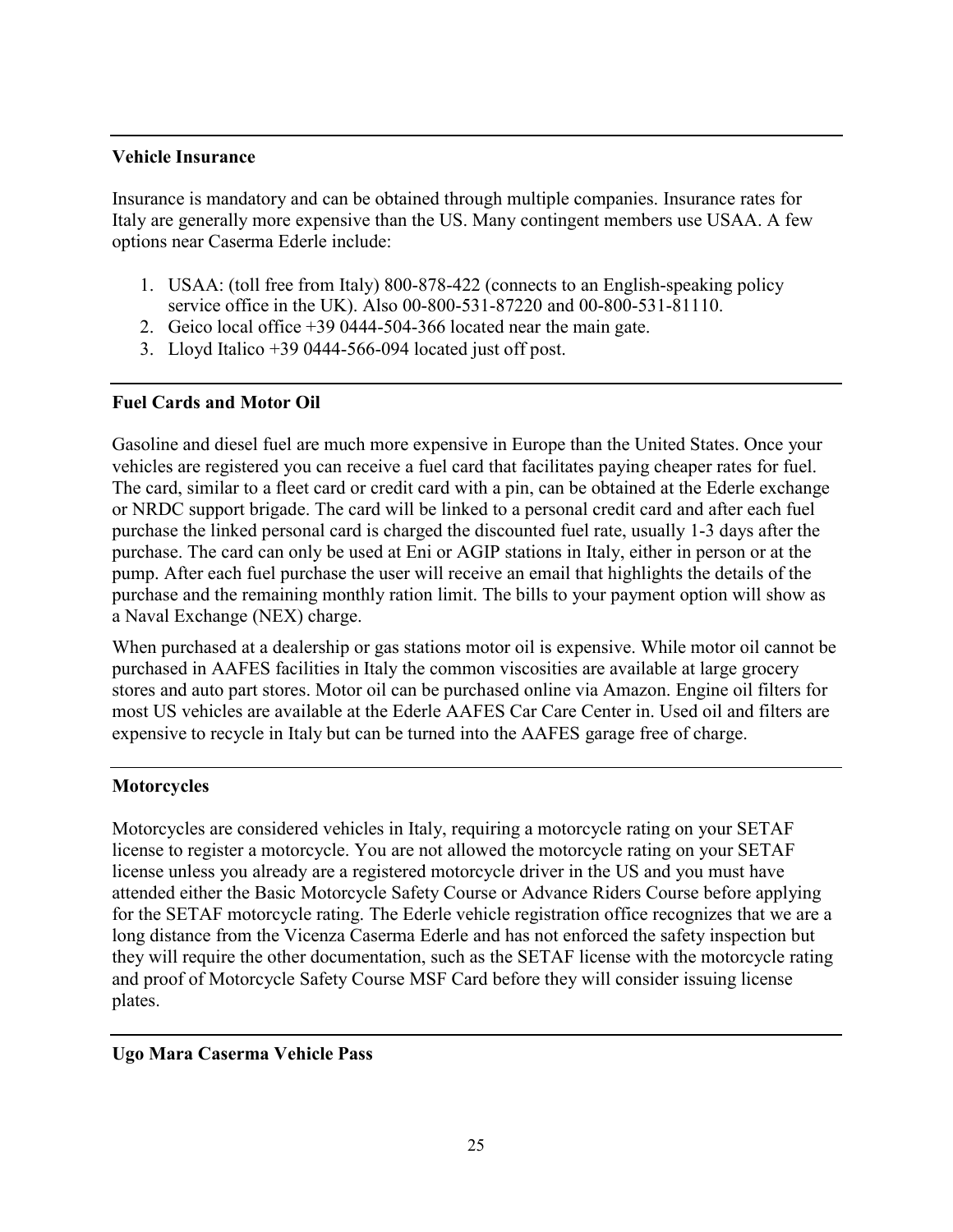Once your vehicles are registered a Caserma Ederle an important step upon your return to Ugo Mara Barracks is the NRDC vehicle pass. An NRDC-ITA identification card, created by the onpost Italian Army support brigade, is required for the pass. Contact your sponsor and/or your NRDC office to confirm hours and local procedures. This process is exclusively for the NRDC and results in a plastic card that allows access to the Italian Army compound in your vehicles. Spouses can also obtain a vehicle pass after receiving their NRDC-ITA identification card.

### **Telepass**

As previously mentioned toll roads, especially for highways, are common in Italy. Telepass is a convenient system of in car RFID readers that allows drivers to transit toll booths quicker, track toll usage, and payment of tolls via an Italian bank account. The easiest method to sign up and obtain the two Telepass readers is to request the documents when establishing your BNL account at Caserma Ederle. Occasionally, the Ederle BNL will have readers on hand, however, if not then the BNL will call when your readers arrive and are ready for pickup. Installing the readers in the car is simple and allows drivers to use the quicker telepass lanes for many tolls in Italy.

You can also obtain the readers at the local Punto Blu office near any toll booth along the highway. Telepass users can also register their accounts online at [www.telespass.it a](http://www.telespass.it/)nd use the telepass app; both allow users to view the status of their telepass accounts. Your initial telepass payment is set to your BNL account and can later be changed to a credit card by visiting a Punto Blu office.

#### **TMPs**

The NSE maintains two mini-vans from the Caserma Ederle TMP office. The vans are used to deliver and pickup mail from Malpensa and other official duty related tasks. All contingent members with valid TMP licenses from Caserma Ederle can use the vehicles for official business after coordinating with the NSE. Sponsor medical appointments on and off-post are an authorized TMP use, however, dependent medical appointments are not. Family members can ride in TMPs with a licensed driver, provided the addition of the family members does not incur additional costs or force a service member to not use the vehicle. The rules for official TMP use are complicated so discuss your TMP use plans to ensure regulatory compliance.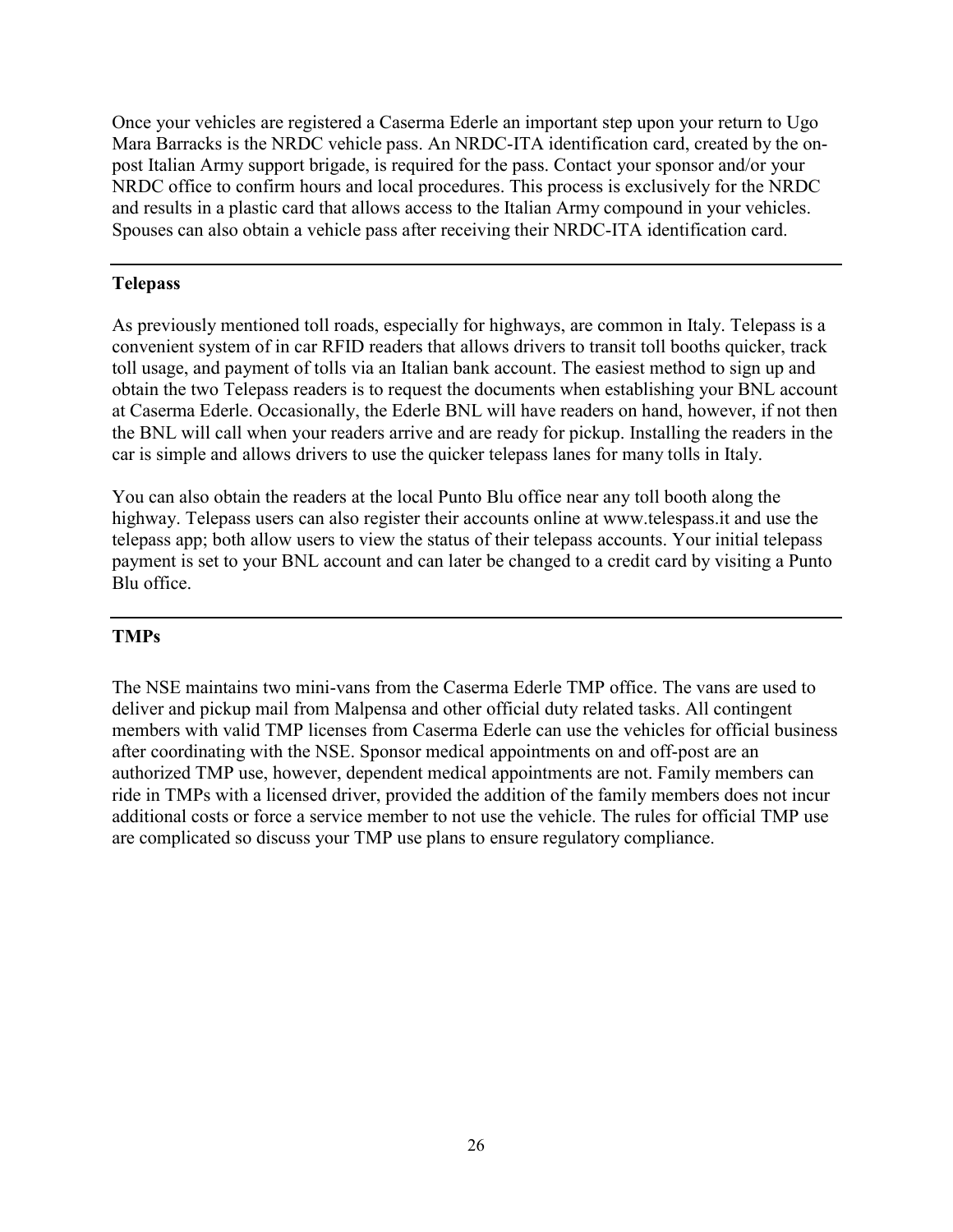## **Medical and Dental**

## **TRICARE Enrollment (International SOS & Military Treatment Facility)**

Most active duty members and their families permanently assigned in remote locations of Europe, Africa, and the Middle East are covered by TRICARE Prime Remote Overseas (TPRO). TPRO is a global program tailored to serve the unique needs of TRICARE beneficiaries living overseas in remote locations and is a partnership between TRICARE and International SOS, the largest remote site health care service in the world. International SOS is a government sourced company that facilitates medical care for our service members and families due to our distance from a traditional Military Treatment Facility (MTF).

Family members may choose between TPRO and TRICARE Standard coverage. Standard is a program that offers greater flexibility in provider choice, but members have co-pays and deductibles. Active duty members and family members may also choose to enroll with a Military Treatment Facility (MTF). However, if you choose this option you must coordinate all care through the MTF and there's no funding available for travel.

International SOS is the primary means to coordinate most routine and specialty care. Consider ISOS as your Primary Care Provider (PCM). Just as TRICARE Prime members who live near a MTF must first coordinate their care with their Primary Care Manager, you must first coordinate care with International SOS by calling 800 915 994 or 0049–808–762 8133. If you fail to coordinate routine care with the International SOS first, you run the risk of having to pay a substantial percentage of the bill or Active Duty claims may be denied. The key point is that everyone enrolled in TPRO must use an International SOS provider for all routine care.

Based on the size of the supported population, in our case the contingent and family members, International SOS establishes a network of providers. This includes International SOS conducting site visits to providers to confirm the quality of care and available resources at each site. Generally, but not always, if you require routine care SM or family members can schedule an appointment and then inform International SOS. Once informed International SOS will create a care authorization and send the document to local provider and to the sponsor. If all goes well, the provider will receive the authorization and the SM will not pay for the routine care out of pocket. Occasionally, with established network providers or an out-of-network provider the SM will be required to pay for the care and then submit a claim for direct deposit reimbursement. Generally, the cost of care in Europe is much cheaper than the US, e.g. emergency rooms visits for less than 200 Euros.

SM's are generally required to pay for prescriptions from local providers and submit a reimbursement claim with International SOS. Some prescriptions can be filled by military providers in Germany, via our virtual care support.

Please note the network and non-network providers are civilian, local national medical facilities who decided to accept International SOS, and Tricare by extension, to support our small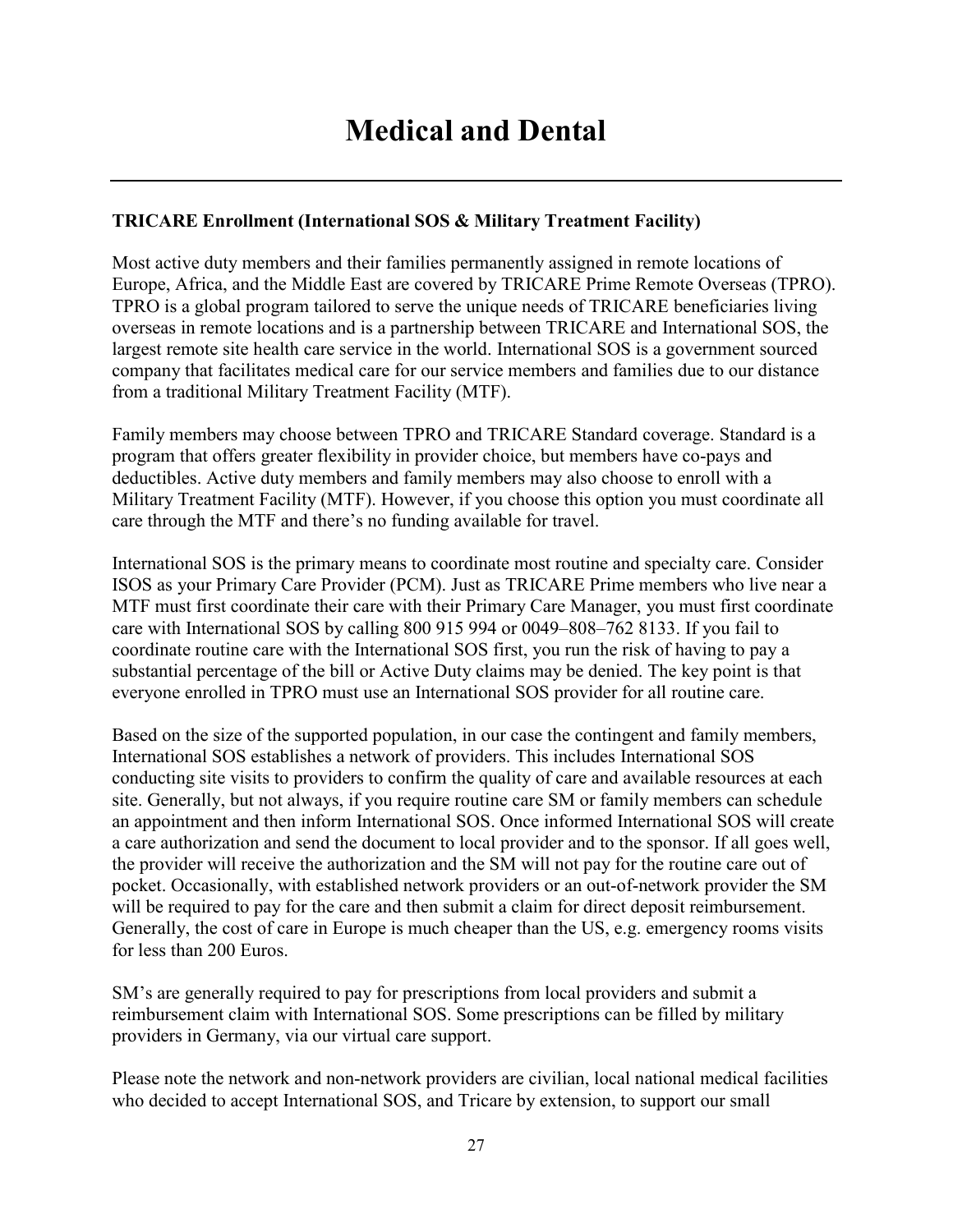population. They are not exclusive to our contingent and have many other patients. Providers English-speaking capability varies. Generally, most doctors can and do speak English and, if required, translation assistance is available with the NSE.

The network of providers is flexible, i.e. we can add and delete providers via the NSE, noting additions may take 3-6 months to complete. The NSE NCO is trained on how the Tricare and International SOS networks operates and is you primary point of contact for any issues.

Please note that you will experience different norms regarding patient privacy, space, and timings for appointments than the US. If you receive unacceptable care or service from a provider or International SOS capture all relevant information and file a complaint online via the ISOS website.

If SM's require a mandatory medical exam at a military facility discuss with the NSE to consider travel and reimbursement. More broadly, we must maintain Army, and associated service, medical readiness, e.g. MEDPROS. Review your MEDPROS status routinely and use scheduled personal or duty-related trips to use the MTFs for specialty care, e.g. HIV screening, annual dental exam, retirement physicals, annual hearing tests, immunizations, etc.

Please note that since we have medical care from Tricare, via International SOS, we can be refused non-emergency care at the Ederle MTF. That said, recently the MTF continues to support SM and family members for routine and specialty care. Personnel often schedule appointments at the MTF and plan trips to other agencies on Ederle during that same trip. The appointment line is 044.461.9000

## **Dental**

Active duty dental care is covered by International SOS and the process is identical to medical care described above. Soldiers can use Ederle dental clinic for routine appointments.

Family members should be enrolled in the United Concordia Companies Inc. (UCCI) program. Premiums are automatically deducted from the service member pay and documented on his/her/LES. Enrollments can be done online by the sponsor: <https://secure.ucci.com/gdpr/index.html>

Local care is also an option and family member can choose their dentist noting that United Concordia operates differently than TRICARE. First, ensure to understand the claim processes and then file your claim after the exams, orthodontics work etc. If your family members require, orthodontic care ensure discuss if using the MTF or a civilian provider is the best option. This is important since using a civilian provider for family orthodontics may incur out-of-pocket expenses. ISOS does not support dental appointments for family members.

Print off UCCI claim form before each dental appointment since the dentist needs to sign the document and have the UCCI claim form(s) for each individual scheduled for care. Once care is complete and the SM has paid, collect receipts, and file a claim via mail, email or fax: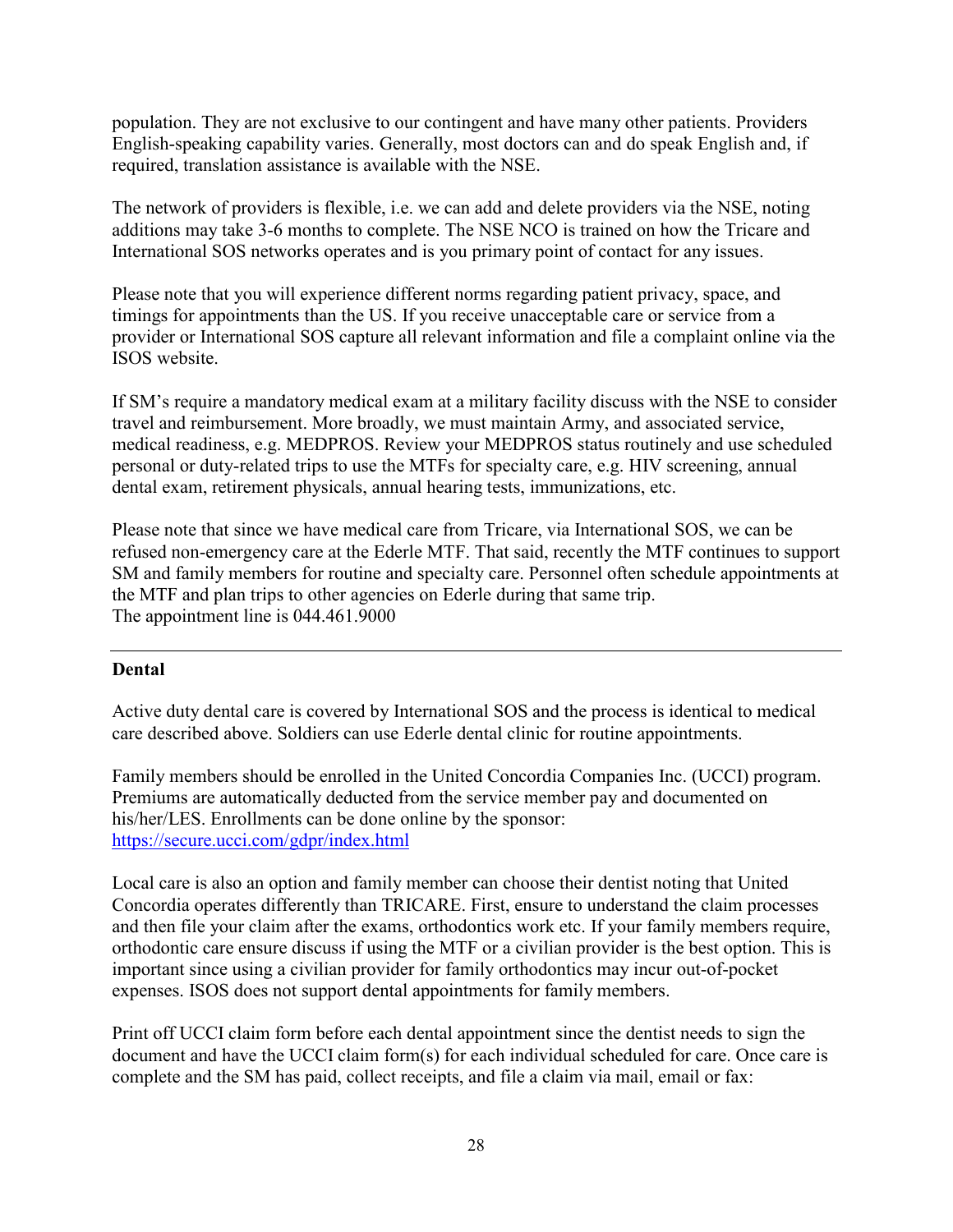Mailing Address United Concordia, TDP OCONUS Dental Unit, P.O. Box 69418, Harrisburg, PA 17106-9418

Fax: 001-701-260-7367 with full header page.

Email: [tdp\\_oconus@ucci.com](mailto:tdp_oconus@ucci.com)

When settled, the NSE will schedule a Tricare brief for new SM's and their families.

Further reference are available at: <https://tricare.mil/Plans/HealthPlans/TPRO>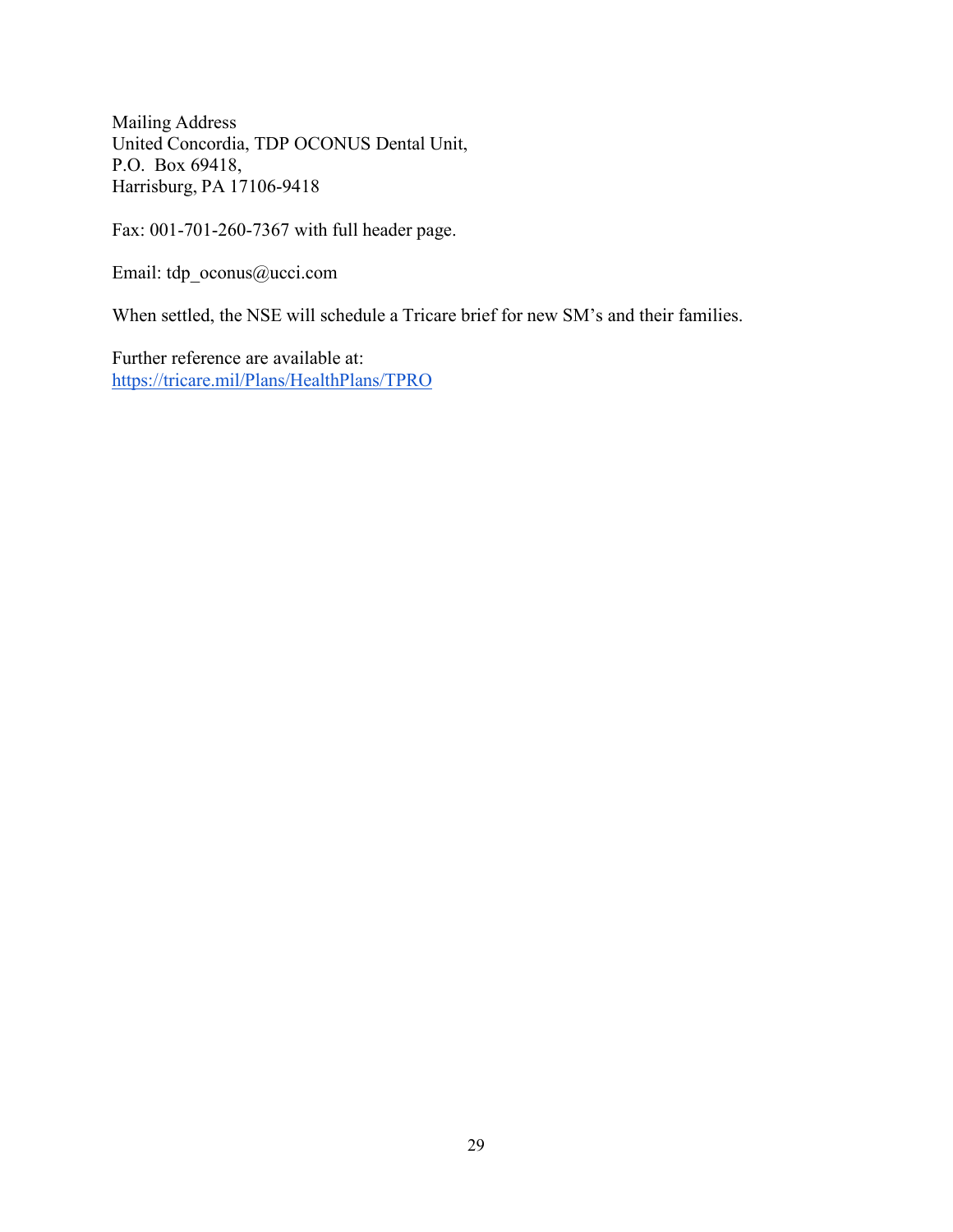## **Quality of Life**

## **Travel**

Travel within and beyond Europe is encouraged and affordable. Budget airlines offer cheap flights within Europe from MXP airport and other airports in Italy. Public transportation and European highways also makes visiting sites in Europe enjoyable. Use the minimal manning periods to explore Europe. Finally, review the force protection requirements for all travel destinations via the online Foreign Clearance Guide (FCG) since some locations; Turkey, Africa, etc. have extensive pre-trip requirements that can require approval at the General Officer level weeks in advance.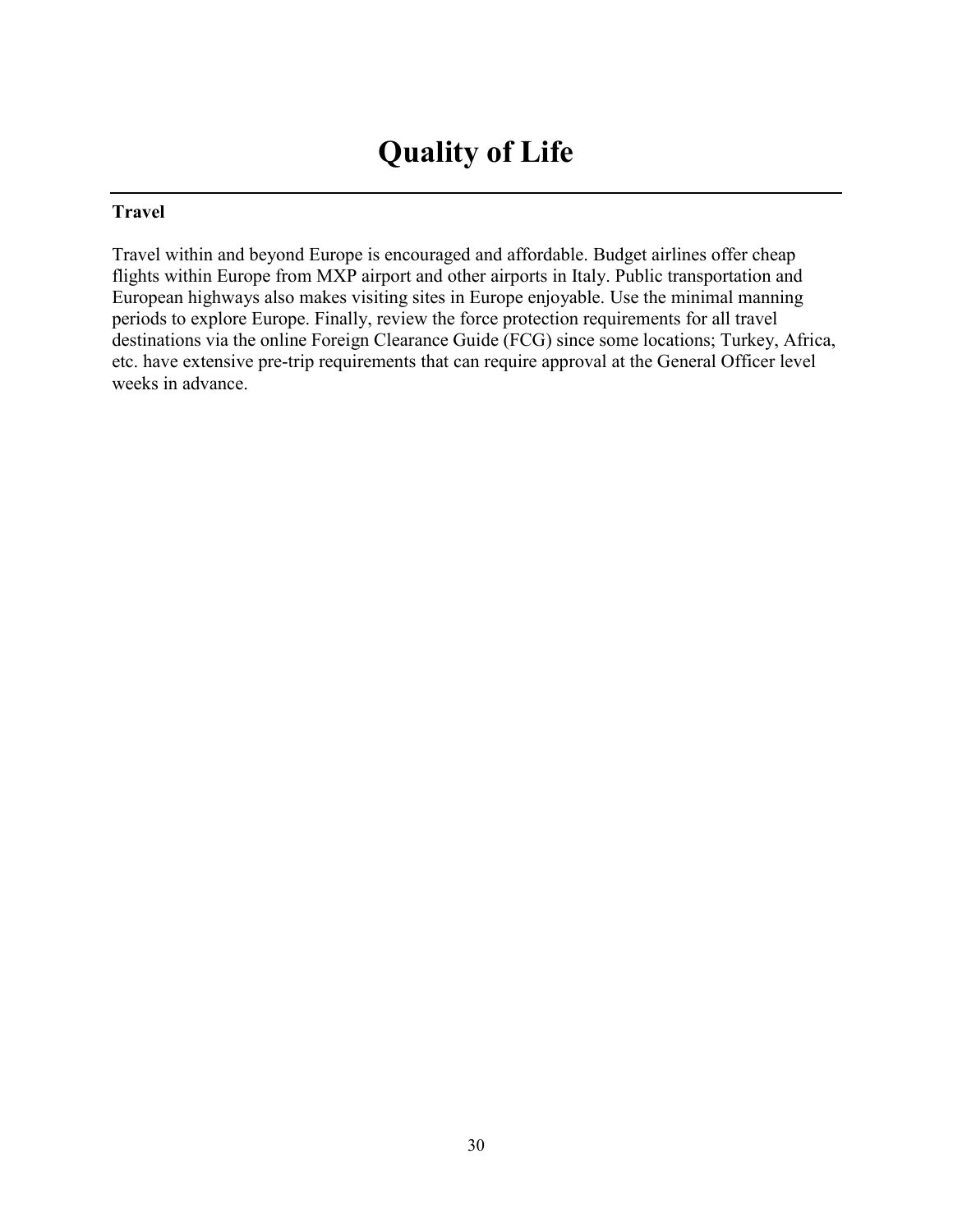## **Contacts**

#### **Emergency**

112: General Emergency Number 113: Police 115: Fire 118: Ambulance

All numbers have Italian and English speakers (or quick transfers to translators) For emergency translations contact the Caserma Ederle Vicenza MP Station: 0444 71 7114

#### **Area Hospitals**

Varese Ospedale: 0331 699 763 Busto Arsizio: 0332 278 480 Ospedale San Raffaele (Milan): 02 264 32697 Ospedale Valduce (Como): 031 324 111 Caserma Ederle Clinic: 0444 51 7484

Ensure your family knows the location and phone numbers for your nearest hospital

#### **Other**

Caserma Ederle phone numbers and operating hours:

<https://home.army.mil/italy/index.php/contact/phonebook>

Contingent NSE:

DSN: 634-6790 Commercial: 0444 71 6790

NRDC Carabinieri: 033.134.6022 (Mar. Flavio Borroni)

The Italian international dialing code is  $+39$ .

NSE Company Commander: NSE Company First Seregant DSN: 314-646-6081 DSN: 314-646-6082

Commercial: 0039-335-189-6443 Commercial: 0039-044-471-6082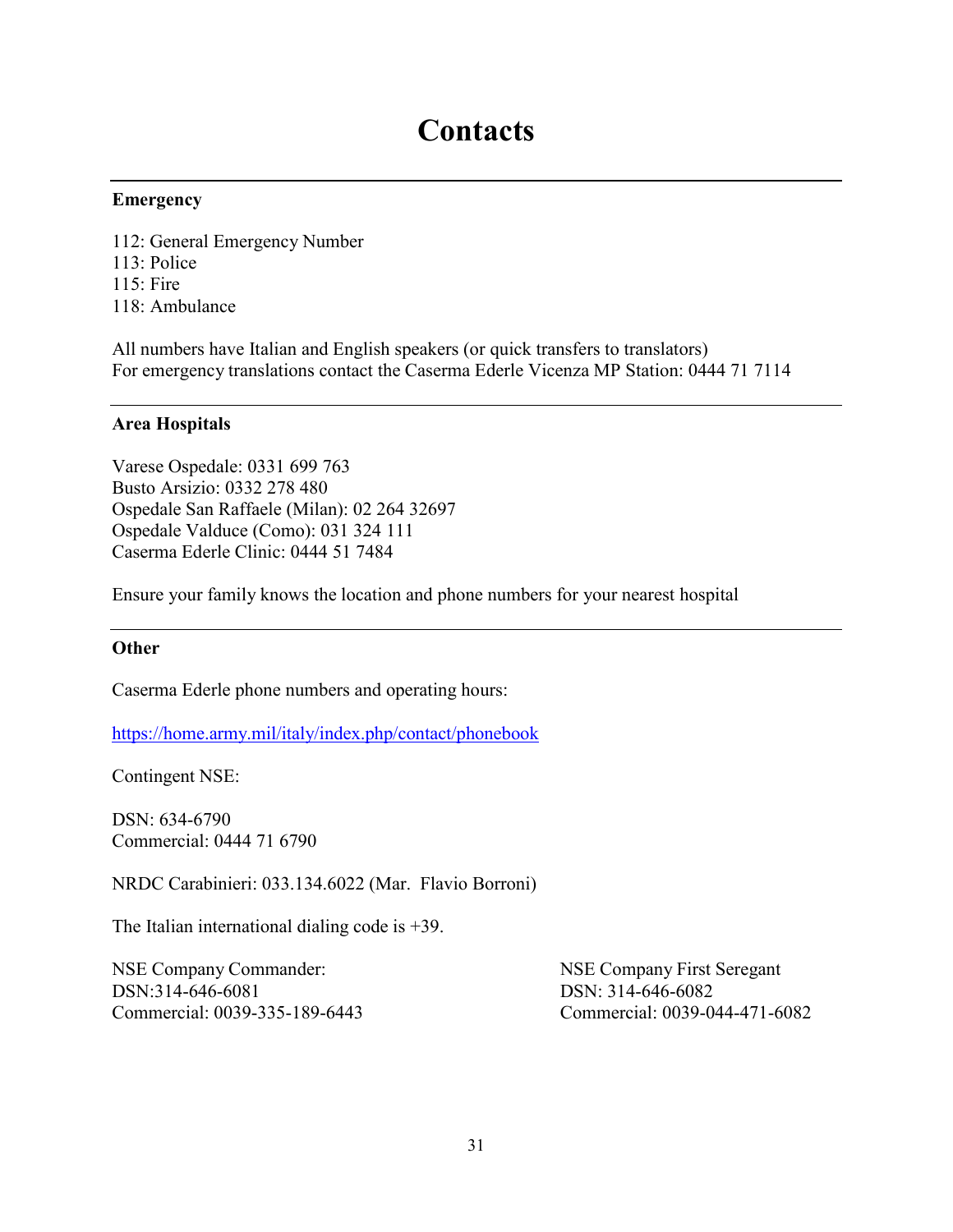## **Annex A: International Schools**

This annex describes area schools, in alphabetical order, and incudes a mix of information direct from the schools and from parents. Contact each school to confirm all information and feel free to contact parents for their perspectives on each school.

#### **American School of Milan (ASM)**

[www.asmilan.org](http://www.asmilan.org/) K. Marx 1420090, Noverasco di Opera, Milan, Italy

High school: Parents of high school should communicate with ASM staff about graduation requirements in the initial discussions. Students attending in grades 9 and 10 should not experience any concerns transitioning to a school following a US curriculum to earn a US high school diploma. Students that will be in location for the  $11<sup>th</sup>$  and/or  $12<sup>th</sup>$  grade years have some unique considerations. To earn the IB Diploma, students must be in this program for the entire  $11<sup>th</sup>$  and  $12<sup>th</sup>$  grade years. The IB program is a scripted course of study that requires the two years of blended coursework in order to be prepared for the final exams and meet diploma requirements. Students that will not be in location for both years should discuss options for graduation with ASM staff. An American diploma can be awarded providing students meet ASM requirements but all coursework presented follows the IB curriculum subject specific content.

Most of the class work is on a required laptop that the school provides for rental or purchase (NDSP reimburses rental but does not reimburse for the purchase of computers).

After School Sports/Teams are available at this level. The children compete with other Englishspeaking schools within Italy and some outside of Italy (Germany, Switzerland, Spain), resulting in routine travel. Additionally, these activities can cost anywhere from 200-400 euros per activity per child.

Electives similar to the States are available – especially Fine Arts. Emphasis on service and leadership – one period is devoted to some form of service.

Middle School: Grades  $6 - 9$ , multiple teachers American based curriculum with a laptop requirement

No sports except in form of After School "Classes" that you pay for.

Many classes are different from American experiences, e.g. more projects, more correspondence between classes, and learning games/ activities frequently that gets them out of the classroom.

Primary / Intermediate Grades K-2 Primary, Grades 3-5 Intermediate Multi-age classrooms where students learn via hands on games and activities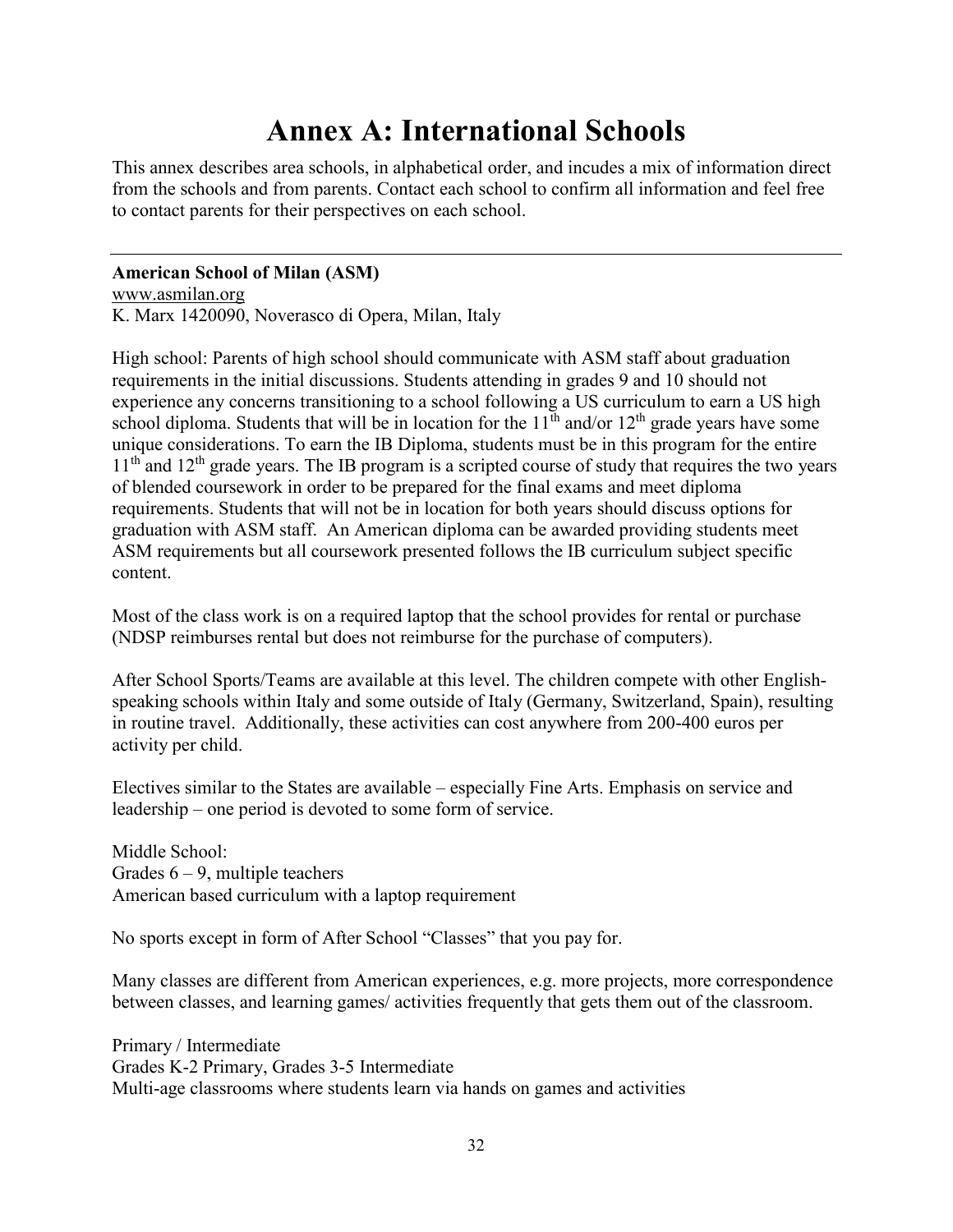Contact the school via the website as soon as possible since the application is quite lengthy and requires physical forms with doctor input. ASM offers a full day program for students in grades Kindergarten through  $12<sup>th</sup>$  grade. ASM presents an American style, international program preparing students for success in the International Baccalaureate Diploma Program that begins the last two years of high school.

Special Note: This is a private school that follows their governing rules and Italian laws. They are not required to follow US special education requirements, honor and IEP, can refuse enrollment to children. There is no school based speech therapy nor occupational therapy. The in-school support is limited and may be different from American experiences.

**The British School of Milan, Sir James Henderson (BSM)** <https://www.britishschoolmilan.com/>

Via Pisani Dossi, 16, 20134 Milano Italy

BSM provides English language educational opportunities for grades K-12 with a British curriculum and the International Baccalaureate curriculum.

Special Education: Minimum services are offered in the elementary years only.

High school students: If a student will not be in location for both the  $11<sup>th</sup>$  and  $12<sup>th</sup>$  grade years, parents are encouraged to reach out to the NDSP Education Specialist for unique needs in these grade levels. If not in location for both years, this could prevent a timely high school graduation.

**European School of Varese (ESV)** <http://www.eurscva.eu/scuolaeuropea-eng/> Via Montello, 118 - 21100 Varese

ESV requires second language education throughout Primary School. As early as second grade, students will experience instruction in the second language in courses such as Humanities. Typically, students select from French, German or Dutch. Upon entering Secondary School (6<sup>th</sup>) grade) student are required to take a non-language course such as math or science completely in the second language (French, German or Dutch). In order to learn the academic content, students need to be fluent in the language. Parents should consider the requirements of learning academic learning in a second, non-native, language and the characteristics of their child as an academic learner before selecting this option. This school follows a European education model which is often different from the American education program. The program is set and few changes are made to accommodate an individual student. Some families have had issues with the level of communication from the school and interactions with the teachers while others have had good experiences. Students in grades 6-12 share the same campus. This can be an uncomfortable situation for younger students given the liberal allowances for this age group such as a designated smoking area on campus.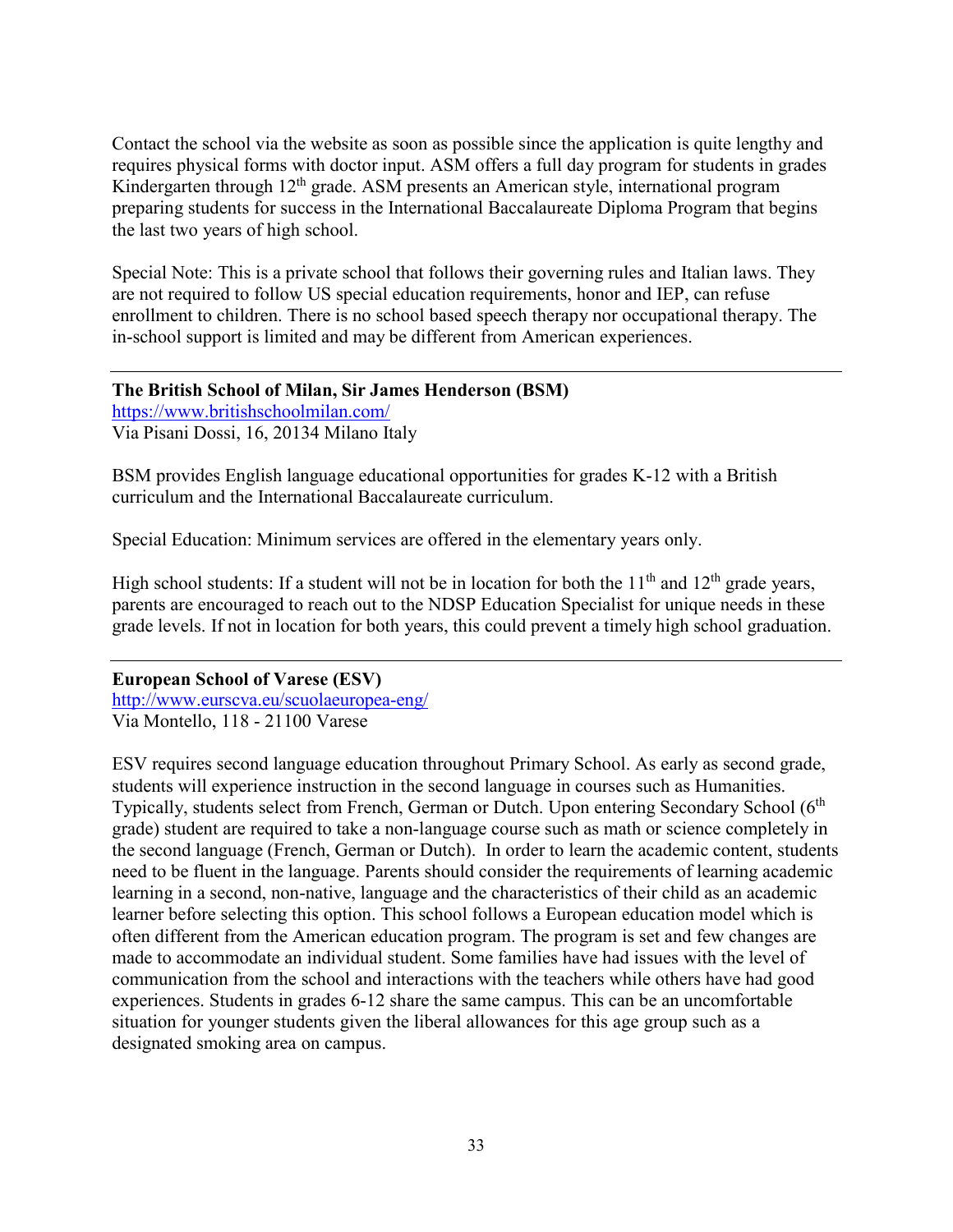Important notes: When a sponsor elects a school with the language of instruction less than 100% English such as ESV and there are English speaking options in location, students are not eligible for supplemental funding for tutoring nor will the one-time fees be paid a second time if the program is not satisfactory to the parent and a request is made to change schools. . Sponsors need to consider this option carefully before selecting. Please see this information on the NDSP website for those that may consider this option. [http://www.dodea.edu/nonDoD/upload/English-](http://www.dodea.edu/nonDoD/upload/English-School-Available-in-Location-Non-English-School-Selected.pdf)[School-Available-in-Location-Non-English-School-Selected.pdf](http://www.dodea.edu/nonDoD/upload/English-School-Available-in-Location-Non-English-School-Selected.pdf) .There is NO option for an American/US diploma.

Secondary Cycle (American Grades 6-12): Designed to progress students to achieve the International Baccalaureate (IB) by the end of their final year. The IB is a two-year program, so there is very little benefit to leaving after the Junior Year and while there are IB programs across Europe, most require the student to be at the same school for both years. The first foreign language (L2) is taught from 1st class primary and becomes the teaching language for religion /ethics, human sciences and history/geography from the 3rd class secondary and beyond. The second foreign language  $(L3)$  – a choice of three languages (French, German, and English) is taught from the first year of Secondary School. Moreover, it is possible to choose a third foreign language (L4) from the 4th class. Latin can be chosen from 2nd secondary and beyond. Besides the mother tongue, two foreign languages and math, other compulsory subjects in 4th and 5th classes of secondary are chemistry, physics and biology, as well as history and geography in the first foreign language (L2). Moreover, the students have to choose amongst optional subjects, like Latin, ancient Greek, economics, third foreign language, art, music or ICT. In the second semester of the 5th class the students make their choices for the last two years (the IB cycle). Thus, depending on the courses the school is able to organize on the basis of the students' numbers, they compose a study program that meets the prerequisites of their future studies at university.

Primary Cycle (American Grades 1-5): Teaching takes place in the mother tongue/dominant language in one of the five language sections: Anglophone (EN), French (FR), German (DE), Italian (IT), or Dutch (NE). From the first class all the pupils are taught in second language: English, French or German (chosen by parents). In the Primary School emphasis is placed on mother tongue, mathematics and the first foreign language, but art, music, physical education and environmental studies are also important, as are European Hours, when children of different nationalities meet and participate in a variety of activities. In the European Hours they intermix the language sections while doing activity (craft, music, PE) that requires communication, but allows for learning without requiring the precision of language that would be needed for math, science, etc. The kids do get to pick (in the more senior elementary years) what their progression of European Hours activities will be.

**International School of Como (ISC)** <https://www.iscomo.com/> Via Adda, 25, 22073 Fino Mornasco CO, Italy

ISC offers a full day program for students in Pre-Kindergarten through 12th Grade. ISC offers the International Baccalaureate (IB) program in all grades. ISC is a fully authorized IB School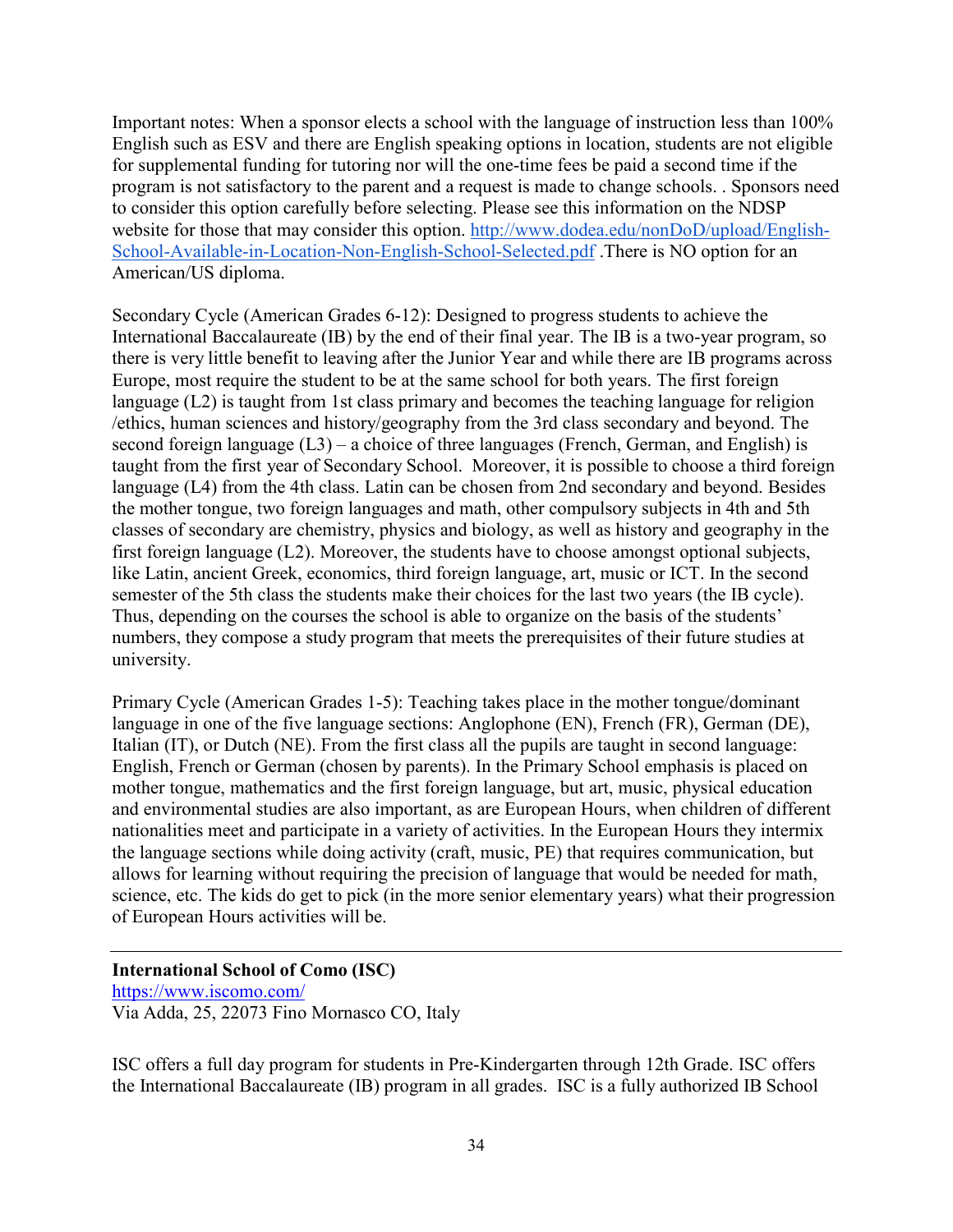(PYP authorization received in 2006, MYP authorization received in 2014) and it has received, in February 2018, full authorization to offer to the students the IB Diploma Programme. Classes are taught in English. Some classwork is completed with the use of a computer.

Primary Years =  $US$  grades Kindergarten  $-5$ Middle Years  $=$  US grades 6-10 Diploma Years = US grades 11-12

Primary Years: The Primary Years Programme (PYP) is an established world-renowned programme rooted in inquiry, international mindedness and the IB Learner Profile. It is a concept driven programme following six themes which are transdisciplinary in their approach. Students in Kindergarten and Transition follow four units of inquiry throughout the academic year and from Grade 1 upwards follow six units of inquiry during the course of the year.

Middle Years: ISC Middle School offers the IB Middle Years Programme (MYP) which is the next step in the IB continuum of international education. It currently cover ages 11-16/MYP 1-5 Thereafter, the ISC offers the last 2 years of the internationally recognized IB Diploma Programme (IB DP). The MYP builds on the foundations acquired in Elementary school, encouraging students to become independent, internationally minded, and lifelong learners.

All of our students receive a rich curriculum which is comprehensive and challenging, helping students build a strong foundation in the major subject areas as well as several foreign languages. Skills are developed alongside knowledge, and the students become thoughtful, creative and valuable members of the International and Italian communities.

**International School of Milan (ISM)** <https://www.internationalschoolofmilan.it/> Via Maggio 20, Baranzate; NW Milan

ISM offers a full day program for students in Kindergarten through 12th grade with the International Baccalaureate (IB) program in all grades. Classes are taught in English, under a British Curriculum. Some classwork is completed with the use of a computer. There are no specific requirements for the type of computer or iPad. NDSP reimburses the rental fees of a computer but not the purchase of a computer or iPad. ISM is located within a 15-20 min drive from Arese, so families that live in Arese and attend ISM have the option to drive or use the bus system.

Diploma Years = US grades 11-12 Middle Years  $=$  US grades  $7-10$ Primary Years = US grades Kindergarten -6

Diploma Years: In the Upper Years of the Secondary School (US Grades 11-12) students' work towards the completion of the IB Diploma Programme. (IBDP), which ISM offered since 1997. Students study six subjects during the two-year period. Three subjects are selected from the higher level and three from the standard level in addition to three core components: a coursed in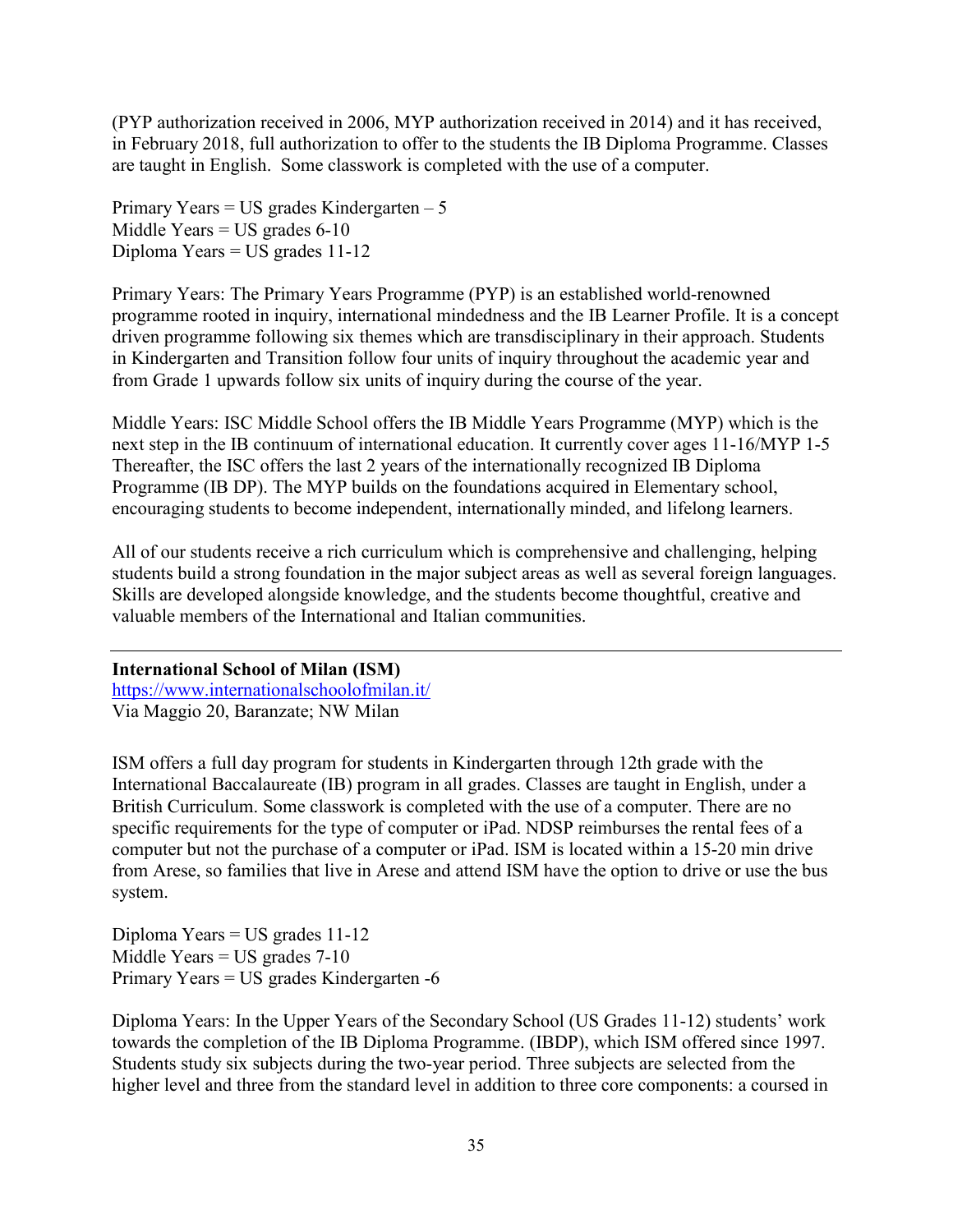Theory of Knowledge, a program of Creativity, Action of Service, and an Extended Essay. All courses are examined partly by continuous assessment but there is a major series of written tests at the end the end of US Grade 12 covering all the work completed in each subject over the twoyear course period.

Middle Years: Students in grades 7-10 participate in the IB Middle Years Programme. (MYP) The academic programme is rigorous and challenging yet is exciting and engaging. A studentcentered approach to learning where each individual can set his/her own personal targets throughout the school year. Technology is widely used and ISM implements a 1:1 programme where students can bring any laptop, tablet or netbook for personal use. The MYP prepares students for the two-year IB Diploma Programme offered in grades 11-12.

Students in grades 9 and 10 participate in IB classes. Typically, students do not experience difficulty with transferring this coursework to US credits towards a US diploma. Should there be difficulty in your next duty location, reach out to [ndsp.education.europe@eu.dodea.edu](mailto:ndsp.education.europe@eu.dodea.edu) Primary Years: The IB Primary Years Programme (PYP) begins in Kindergarten and is provided through age 11 or 6th grade. This focuses on the development of the whole child in the classroom but also in the outside world and through other environments where children learn. It offers a framework that meets children's most important needs: academic, social, physical, emotional and cultural. In addition to core academic subject instruction, students attend classes in music and PE. Swimming lessons are provided in the school indoor pool at scheduled times during the school year for their PE class.

Special Education: ISM offers minimal support during the school day. Students may receive two sessions per week of support designed to promote success in the IB curriculum. There is currently no support program at the Middle or Diploma years. Students are expected to meet success rates for the IB diploma which offers only one, rigorous curriculum. There are no modifications allowed by IB for this curriculum at this time.

#### School Selection

There are no DoD schools nearby, so contingent members use the Non-DoD Schools Program (NDSP) to home school, attend Italian schools, or attend international schools. Before arriving in Italy, you can research and communicate with nearby schools; however, NDSP will not commit funds to your education choice until you arrive in Italy. See the schools section below for general information and information about local international schools.

#### NDSP

The Non-DoD Schools Program (NDSP), Department of Defense Education Activity (DoDEA) program provides the funding and educational support for command sponsored dependents at NRDC-ITA and for other authorized personnel posted in remote locations globally. Review the following websites:

Overview: http://www.dodea.edu/nonDoD/index.cfm Orientation: http://www.dodea.edu/nonDoD/ndspOrientation.cfm Registration: http://www.dodea.edu/nonDoD/procedures/index.cfm

Online registration can be accessed once you have orders however, please note that NDSP cannot reimburse any fees until the sponsor is in Italy. For assistance with registration email ndsp.management@hq.dodea.edu or call DSN 312 372 0591; CIV 571 372 0591 (office is located in Alexandria, Virginia).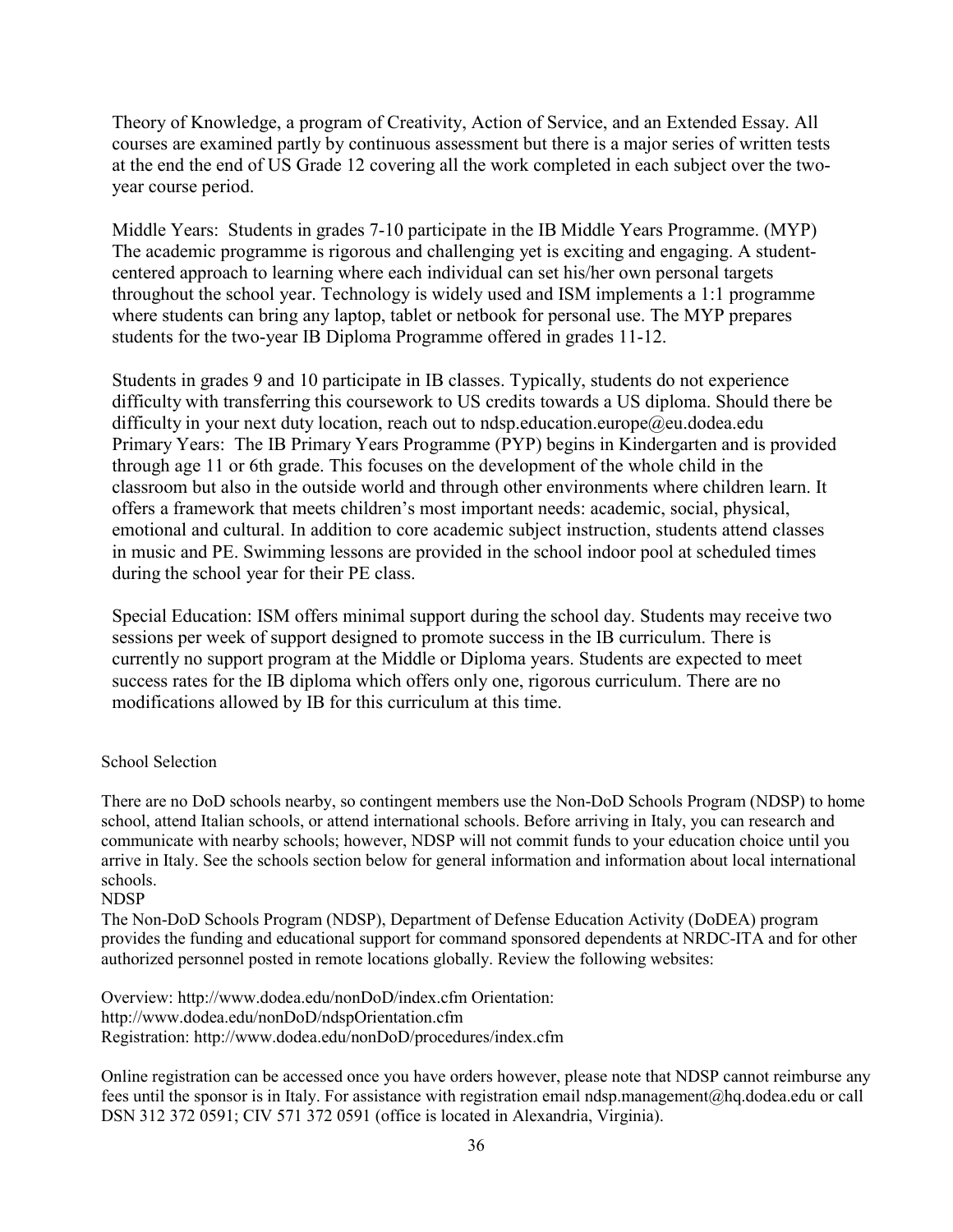NDSP funds the cost of tuition and transportation for each enrolled dependent child and the amount cannot exceed the published education allowance in the Department of State Standardized Regulation (DSSR). The education allowance fluctuates and is determined by the US State Department and is directly tied to "Base School" tuitions (American School of Milan (ASM) is the "Base School." If you enroll children in the Base School, then the tuition is covered despite DSSR rate fluctuations. If your children do not attend ASM, then it is critically important to understand the NDSP annual limit. If the tuition of a non-base school exceeds the DSSR you will pay the difference (exceptions to policy are managed directly with NDSP.

The link below highlights our maximum authorization, in USD: https://aoprals.state.gov/Web920/education.asp?PostCode=10166&EffectiveDate=20190331

In addition to the annual DSSR allowance, some one-time fees are also paid by NDSP, for example application fees. If you incur or pay a school application fee before arrival note that NDSP cannot start the reimbursement process until you are in Italy.

NOTE: NDSP will only pay one application fee. For children who will begin in a nursery school and then transition to primary school take note of the tuition fees. For a local nursery school they are typically substantially cheaper than those of primaries, and hence worthwhile to pay out of pocket in order to allow NDSP to pay the application fee of the primary school later on.

Minimum Age Requirements: Based on DoD school regulations NDSP is limited in the funding and support available for children under five years old. See link below for detailed information about minimum age requirements:

https://www.dodea.edu/nonDoD/generalInformation/eligibility/ndspageRequirements.cfm

Other one-time fees often billed as Capital Assessment Fee or similar can be thousands of Euros. These are not assessed until the child is in location and are typically direct billed by the school to NDSP. It is important to choose wisely as if you elect to change schools during your tour, these fees may be your responsibility with the new school enrollment.

If children have special education needs, ensure they are enrolled in the EFMP program before departing your losing garrison. The local schools and private international schools do not follow US laws and may have different norms reference adhering to Individual Education Plans (IEP)s.

The school contract is between the parent and school with NDSP reimbursing allowable expenses billed to all students on the fee schedule for tuition and transportation up to the DSSR limits. Once the sponsor provides a bill from the school NDSP will generally pay all approved expenses, direct to the school. If a school recommends additional services, that incur additional expenses, such as additional after school support, assessments, additional coursework etc., the services MUST be pre-authorized with NDSP. Contact NDSP to determine is a requested service can be reimbursed at ndsp.education.europe@eu.dodea.edu or +49 611 143 545 1538.

For other questions email ndsp.education.europe@eu.dodea.edu or call +49 611 143 545 1538 from outside Germany. From within Germany call 0611 143 545 1538. This specific NDSP office, with an education specialist to support the contingent, is located in Sembach, Germany.

#### Out-of-pocket Expenses

Please note that due to US legal restrictions, NDSP and the DoD cannot reimburse SM's for school lunches. Inquire about the cost of school lunches when applying since they can be over 1000 euros per year, per child. Additionally, if the school requires uniforms, this expense will also not be reimbursed. Laptop rental can be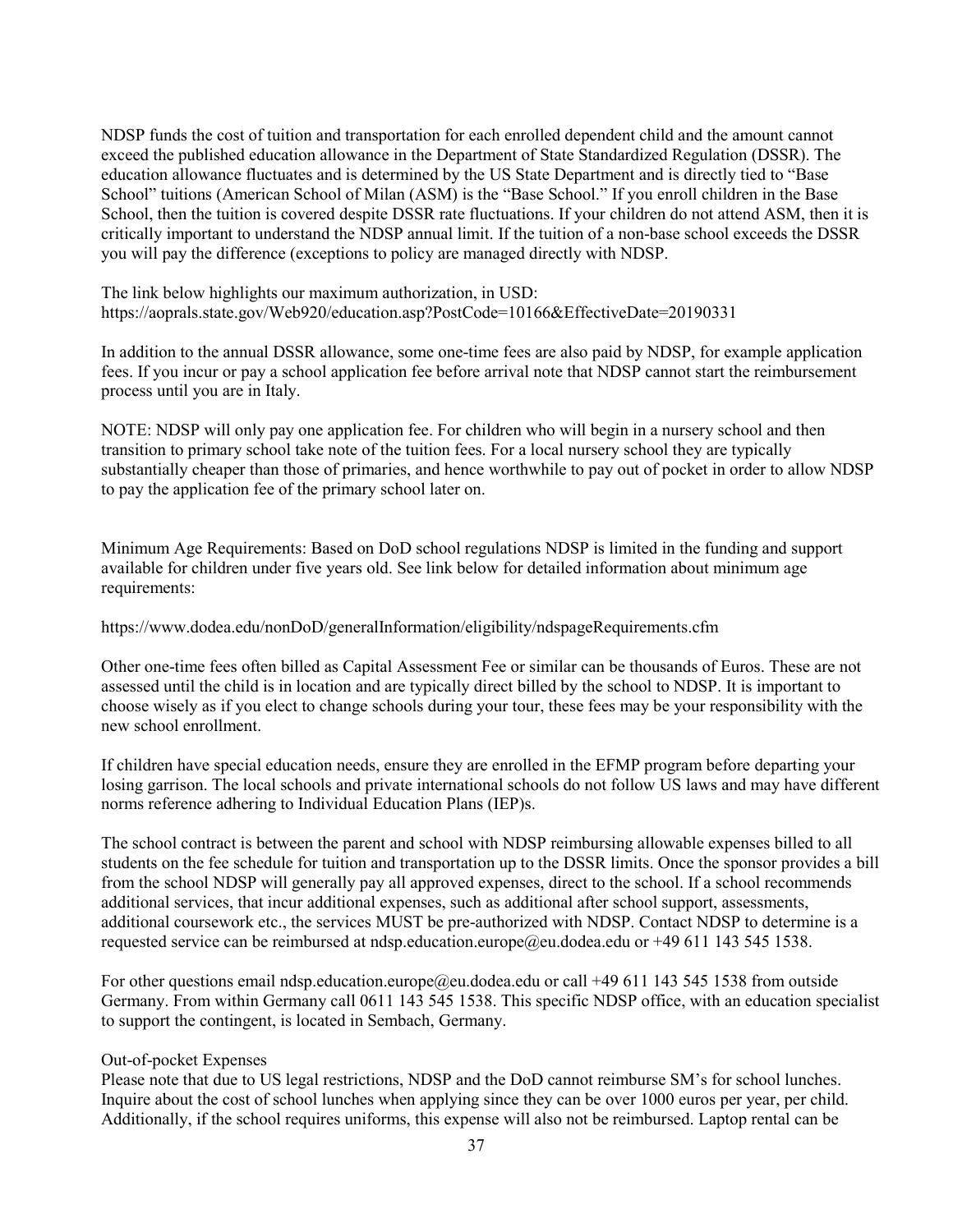reimbursed, however, the purchase of laptops for school purposes cannot. Finally, if you change schools during your tour this may incur fees that NDSP cannot reimburse.

Local Options

Contingent members use home schooling, international schools, and Italian schools.

Home schooling is supported by NDSP. It is not necessary to have chosen a curriculum or course of study before registering with NDSP. That said, the sponsor must obtain approval for tuition and other expenses from NDSP, i.e. registration process complete, prior to incurring any expenses or signing any agreements and/or contracts. Once approved, parents will submit a home study / private instruction education plan. Guidelines and requirements for choosing a course of

study, enrolling in a virtual online school, the list of reimbursable expenses, and the reimbursement process are available at the following link: https://www.dodea.edu/nonDoD/generalInformation/educationalOptions/ndspHomeStudy.cfm

Local Italian schools are also available and provide an exceptional opportunity for immersion into local communities. Please note that selecting a local school may result in children attending classes and activities exclusively or partially in Italian. The schools will most likely not follow a US curriculum or adhere to US standards. Additionally, some of the NDSP reimbursable fees may not be available for this option. Carefully consider this option by reviewing the following link and contacting NDSP: http://www.dodea.edu/nonDoD/upload/English-School-Available-in- Location-Non-English-School-Selected.pdf

Another option available is boarding schools. Due to the complexity, especially costs, if you are considering this option contact the NDSP education specialist.

Finally, there are several international schools in our area, generally with English as the primary school language.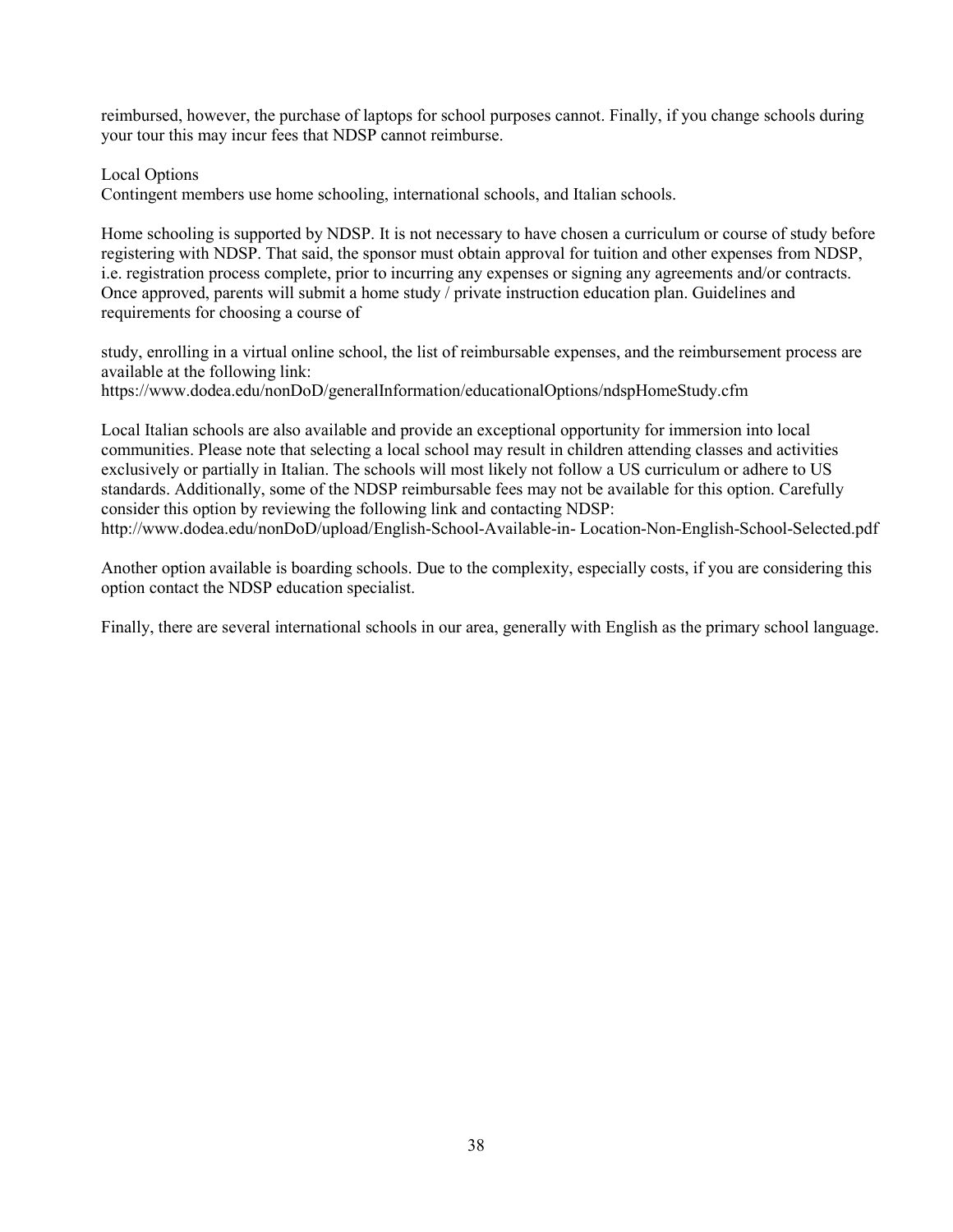## **Annex B: Medical Providers**

The current list of International SOS providers includes:

#### **Hospitals**

Ospedale di Circolo di Busto Arzizio Piazzale Prof. G Solaro, 3 Busto Arzizio, ITA

Ospedale San Raffaele Via Olgettian. 60 Milano, ITA

Azienda Socio Sanitaria Territoriale dei Sette Laghi Via Santi Cosma e Damiano 10 Varese, ITA

#### **General Practitioners/Primary Care Clinics**

Milan

Centro medico di Modrone Via Mercalli 11 20122 Telephone: 0258 319808

Varese

Via Guilo Giordani 7, Varese Telephone: 0332 223355

Pediatrician Via Leonardo Da Vinci, 2 21040 Caidate Di Sumirago (VA) Email: [Valeria.valdambrini@crslombardia.it](mailto:Valeria.valdambrini@crslombardia.it) Telephone: 0331 906971 (after duty hours) After duty hours: 0331 906966

Pediatrics:

Corso Vercelli 7 20122 Telephone: 0258 319808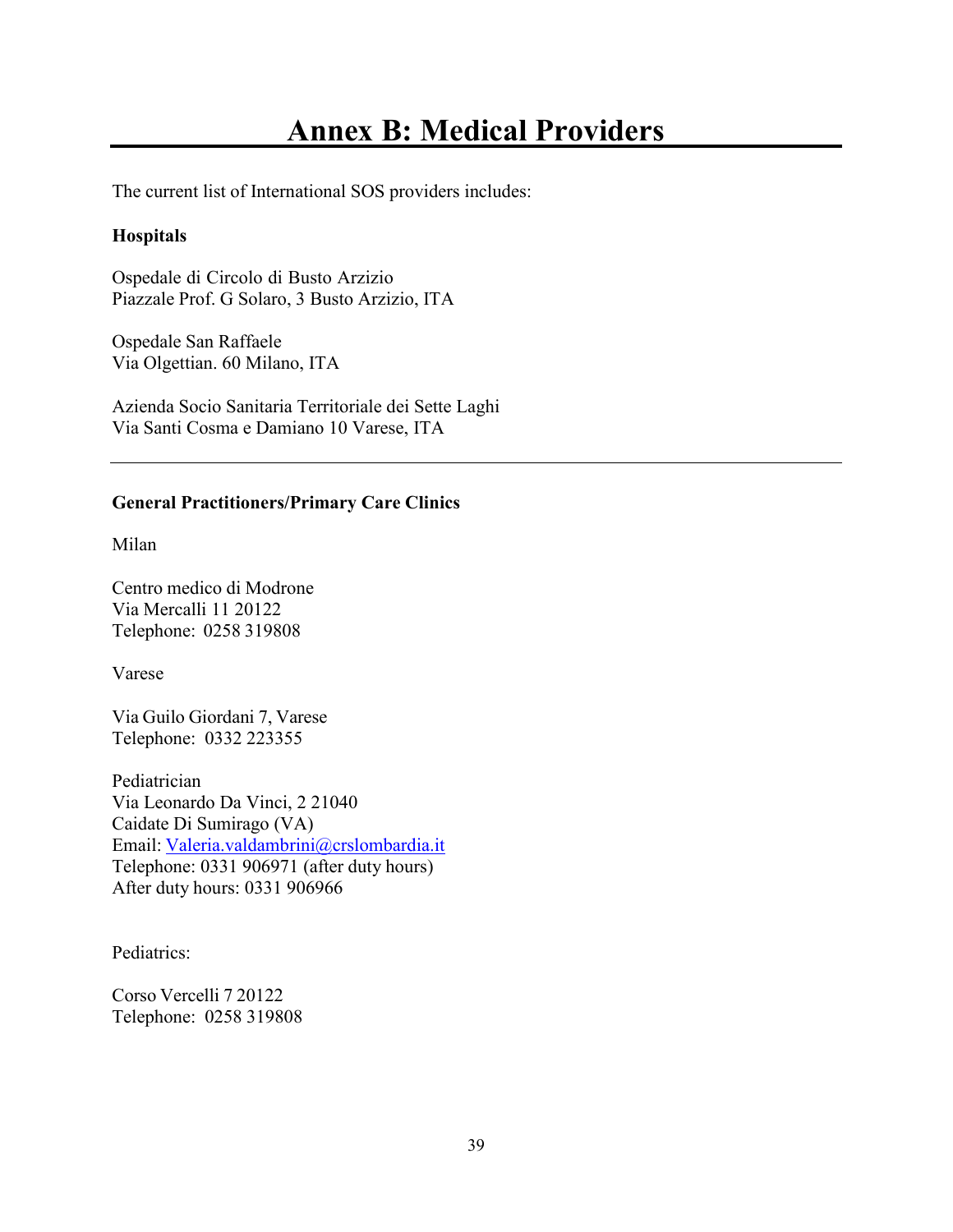Via Leonardo Da Vinci, 2 21040 Caidate Di Sumirago (VA) Telephone: 0331 906971 (duty hours), 0331 906966 (after duty hours)

General Practitioner Via Guilo Giordani 7, Varese Telephone: 0332 223355 Cell: 335 593 6475 Email: [Irene.shultz@virgilio.it](mailto:Irene.shultz@virgilio.it)

OB/GYN:

Viale Lunigiana 15 20125 Telephone: 026 704674

Physiotherapy: Viale Gorizia 14 20144 Telephone: 0258 100061

Contingent notes:

Many contingent members use Dr. Paesani for women and children's care +39 0258 319808 (www.aimclinic.it), and Dr. Freilich for males and females (no children) +39 0258 319808. Dr Paesani's office is in the same neighborhood as The Last Supper. Dr Freilich is on the east side of Milan and is an FAA approved medical doctor. They're partners in a clinic called the American International medical Center (AIMC) located near the center of Milan. For OB/GYN support, Dr Guido Candotti is available in Milan.